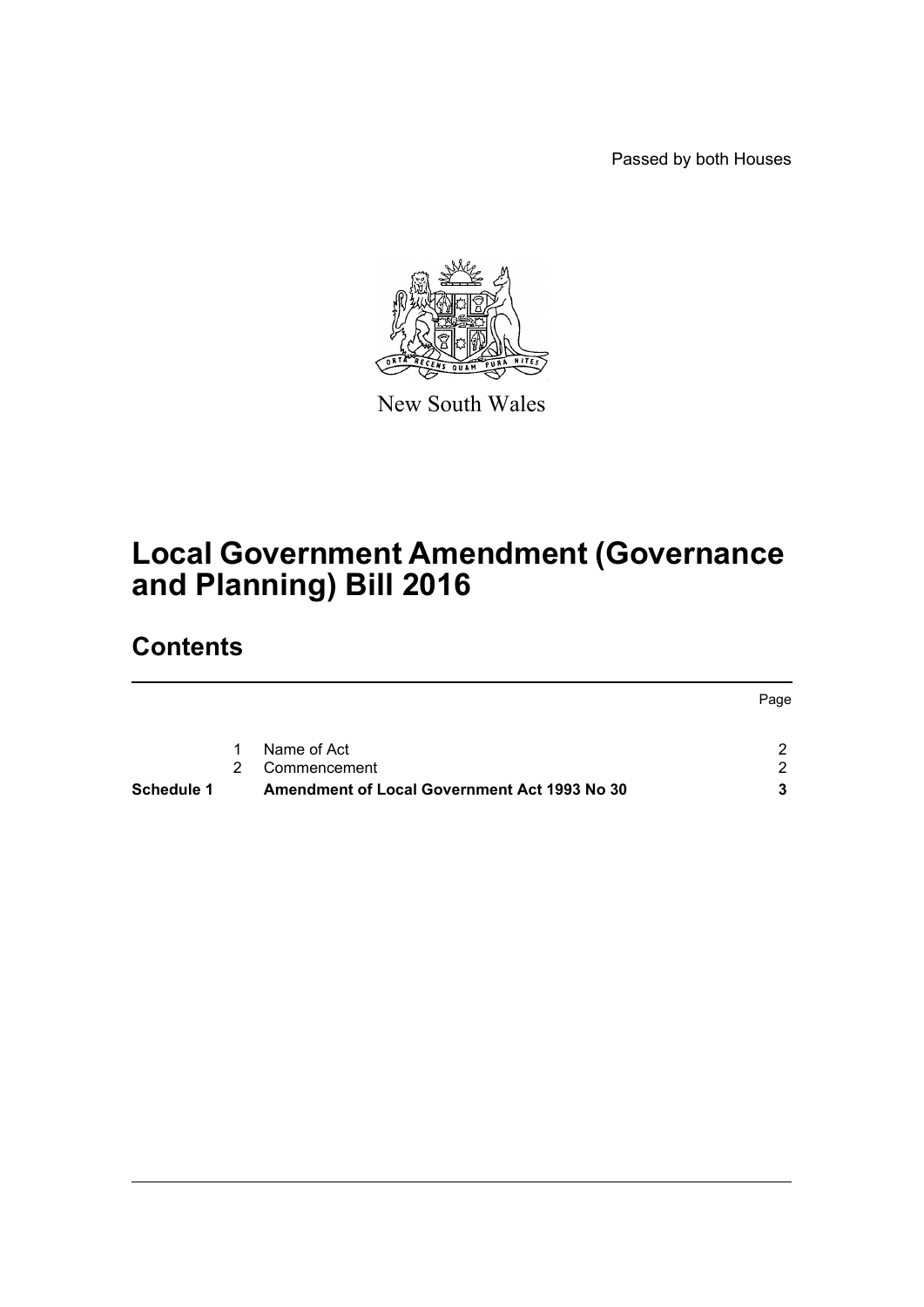*I certify that this public bill, which originated in the Legislative Assembly, has finally passed the Legislative Council and the Legislative Assembly of New South Wales.*

> *Clerk of the Legislative Assembly. Legislative Assembly, Sydney,* , 2016



New South Wales

# **Local Government Amendment (Governance and Planning) Bill 2016**

Act No , 2016

An Act to amend the *Local Government Act 1993* with respect to the governance and planning functions and auditing of councils; and for other purposes.

*I have examined this bill and find it to correspond in all respects with the bill as finally passed by both Houses.*

*Assistant Speaker of the Legislative Assembly.*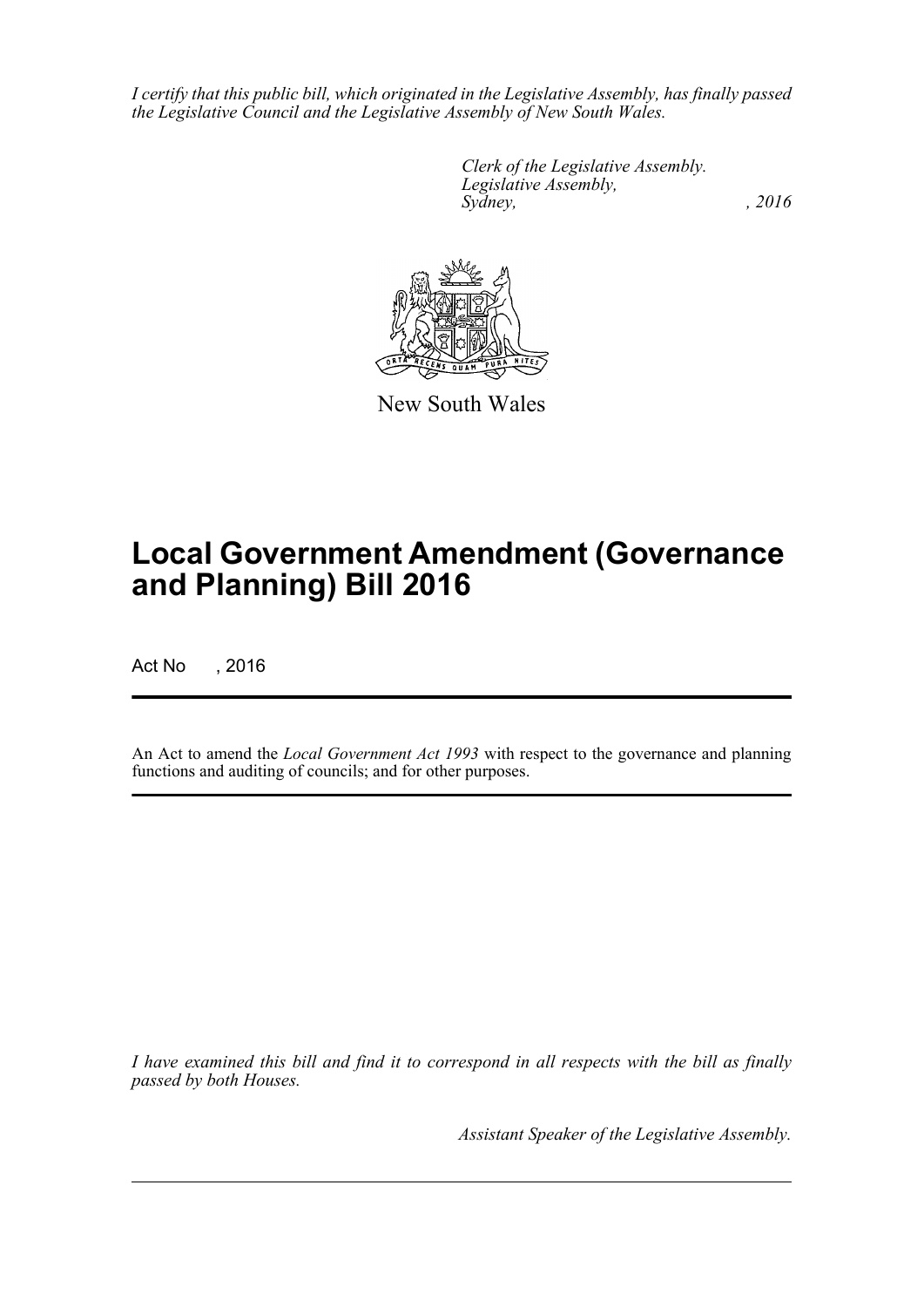Local Government Amendment (Governance and Planning) Bill 2016 [NSW]

## <span id="page-2-0"></span>**The Legislature of New South Wales enacts:**

## **1 Name of Act**

This Act is the *Local Government Amendment (Governance and Planning) Act 2016*.

## <span id="page-2-1"></span>**2 Commencement**

- (1) This Act commences on a day or days to be appointed by proclamation, except as provided by subsection (2).
- (2) Schedule 1 [6], [8], [11], [12], [14], [17], [19]–[22], [88] and [89] commence on the date of assent to this Act.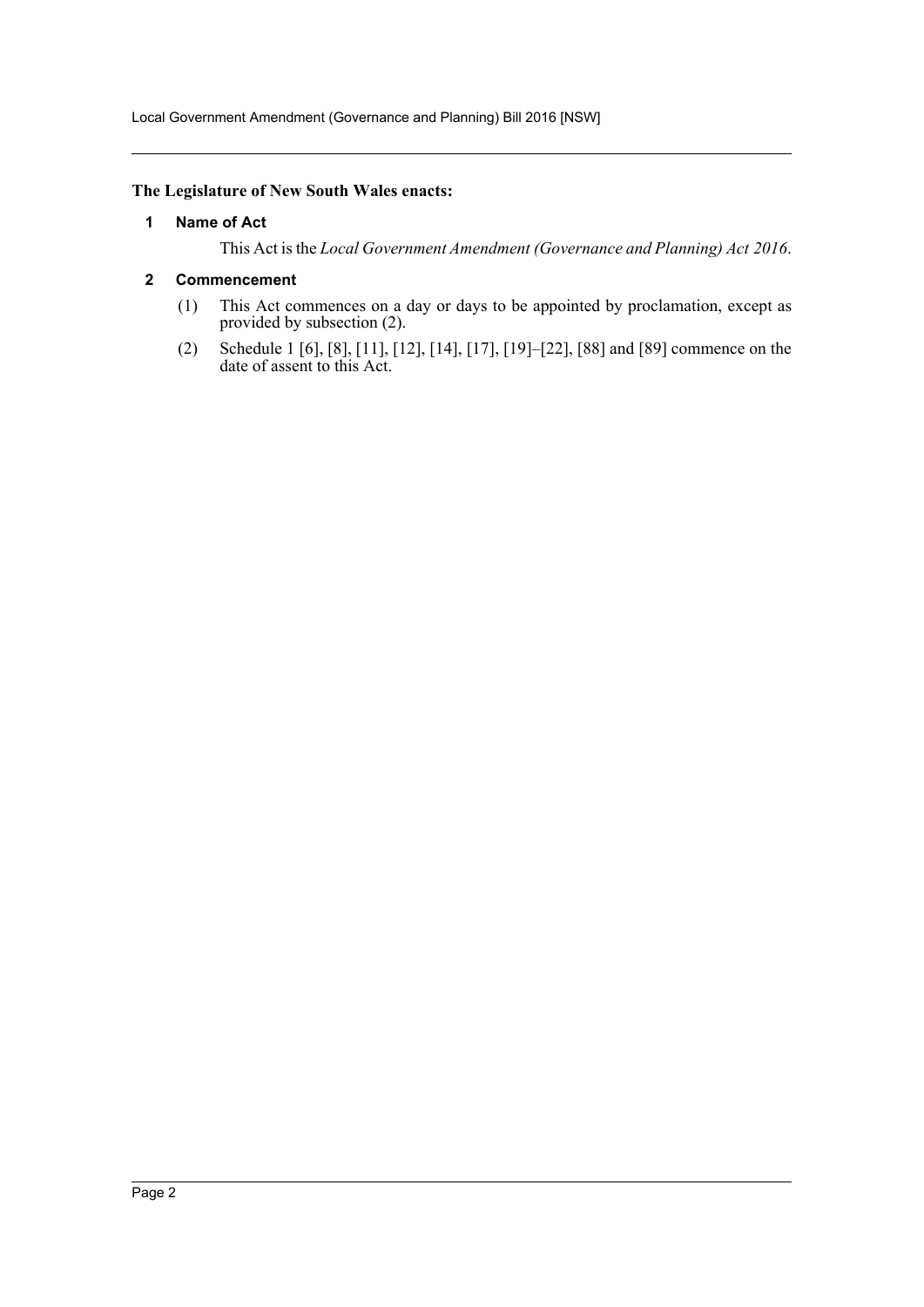## <span id="page-3-0"></span>**Schedule 1 Amendment of Local Government Act 1993 No 30**

## **[1] Section 7**

Omit the section. Insert instead:

## **7 Purposes of Act**

The purposes of this Act are as follows:

- (a) to provide the legal framework for the system of local government for New South Wales,
- (b) to set out the responsibilities and powers of councils, councillors and other persons and bodies that constitute the system of local government,
- (c) to provide for governing bodies of councils that are democratically elected,
- (d) to facilitate engagement with the local community by councils, councillors and other persons and bodies that constitute the system of local government,
- (e) to provide for a system of local government that is accountable to the community and that is sustainable, flexible and effective.

## **[2] Chapter 3**

Omit the Chapter. Insert instead:

## **Chapter 3 Principles for local government**

## **8 Object of principles**

The object of the principles for councils set out in this Chapter is to provide guidance to enable councils to carry out their functions in a way that facilitates local communities that are strong, healthy and prosperous.

## **8A Guiding principles for councils**

## (1) **Exercise of functions generally**

The following general principles apply to the exercise of functions by councils:

- (a) Councils should provide strong and effective representation, leadership, planning and decision-making.
- (b) Councils should carry out functions in a way that provides the best possible value for residents and ratepayers.
- (c) Councils should plan strategically, using the integrated planning and reporting framework, for the provision of effective and efficient services and regulation to meet the diverse needs of the local community.
- (d) Councils should apply the integrated planning and reporting framework in carrying out their functions so as to achieve desired outcomes and continuous improvements.
- (e) Councils should work co-operatively with other councils and the State government to achieve desired outcomes for the local community.
- (f) Councils should manage lands and other assets so that current and future local community needs can be met in an affordable way.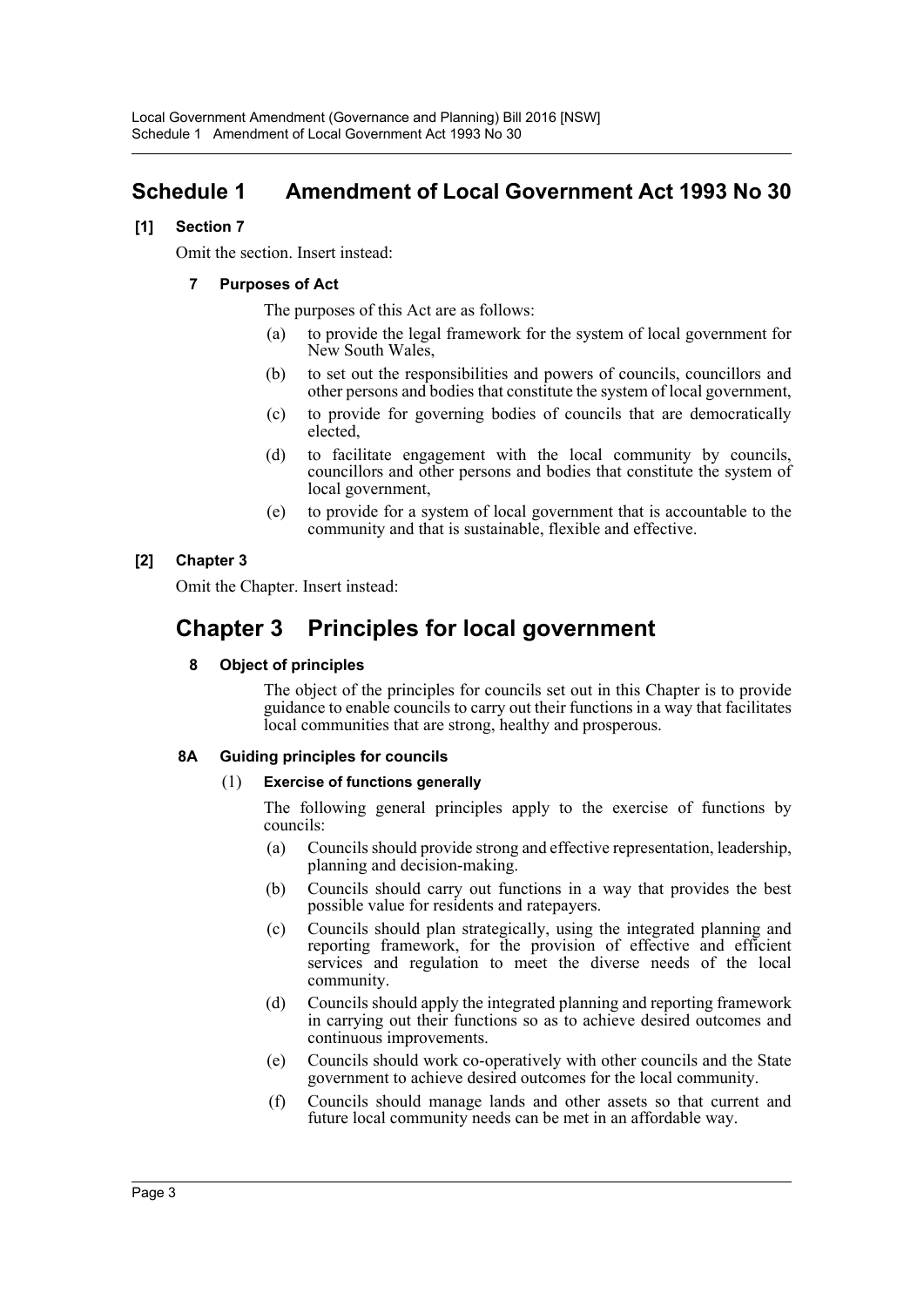- (g) Councils should work with others to secure appropriate services for local community needs.
- (h) Councils should act fairly, ethically and without bias in the interests of the local community.
- (i) Councils should be responsible employers and provide a consultative and supportive working environment for staff.

## (2) **Decision-making**

The following principles apply to decision-making by councils (subject to any other applicable law):

- (a) Councils should recognise diverse local community needs and interests.
- (b) Councils should consider social justice principles.
- (c) Councils should consider the long term and cumulative effects of actions on future generations.
- (d) Councils should consider the principles of ecologically sustainable development.
- (e) Council decision-making should be transparent and decision-makers are to be accountable for decisions and omissions.

## (3) **Community participation**

Councils should actively engage with their local communities, through the use of the integrated planning and reporting framework and other measures.

## **8B Principles of sound financial management**

The following principles of sound financial management apply to councils:

- (a) Council spending should be responsible and sustainable, aligning general revenue and expenses.
- (b) Councils should invest in responsible and sustainable infrastructure for the benefit of the local community.
- (c) Councils should have effective financial and asset management, including sound policies and processes for the following:
	- (i) performance management and reporting,
	- (ii) asset maintenance and enhancement,
	- (iii) funding decisions,
	- (iv) risk management practices.
- (d) Councils should have regard to achieving intergenerational equity, including ensuring the following:
	- (i) policy decisions are made after considering their financial effects on future generations,
	- (ii) the current generation funds the cost of its services.

## **8C Integrated planning and reporting principles that apply to councils**

The following principles for strategic planning apply to the development of the integrated planning and reporting framework by councils:

- (a) Councils should identify and prioritise key local community needs and aspirations and consider regional priorities.
- (b) Councils should identify strategic goals to meet those needs and aspirations.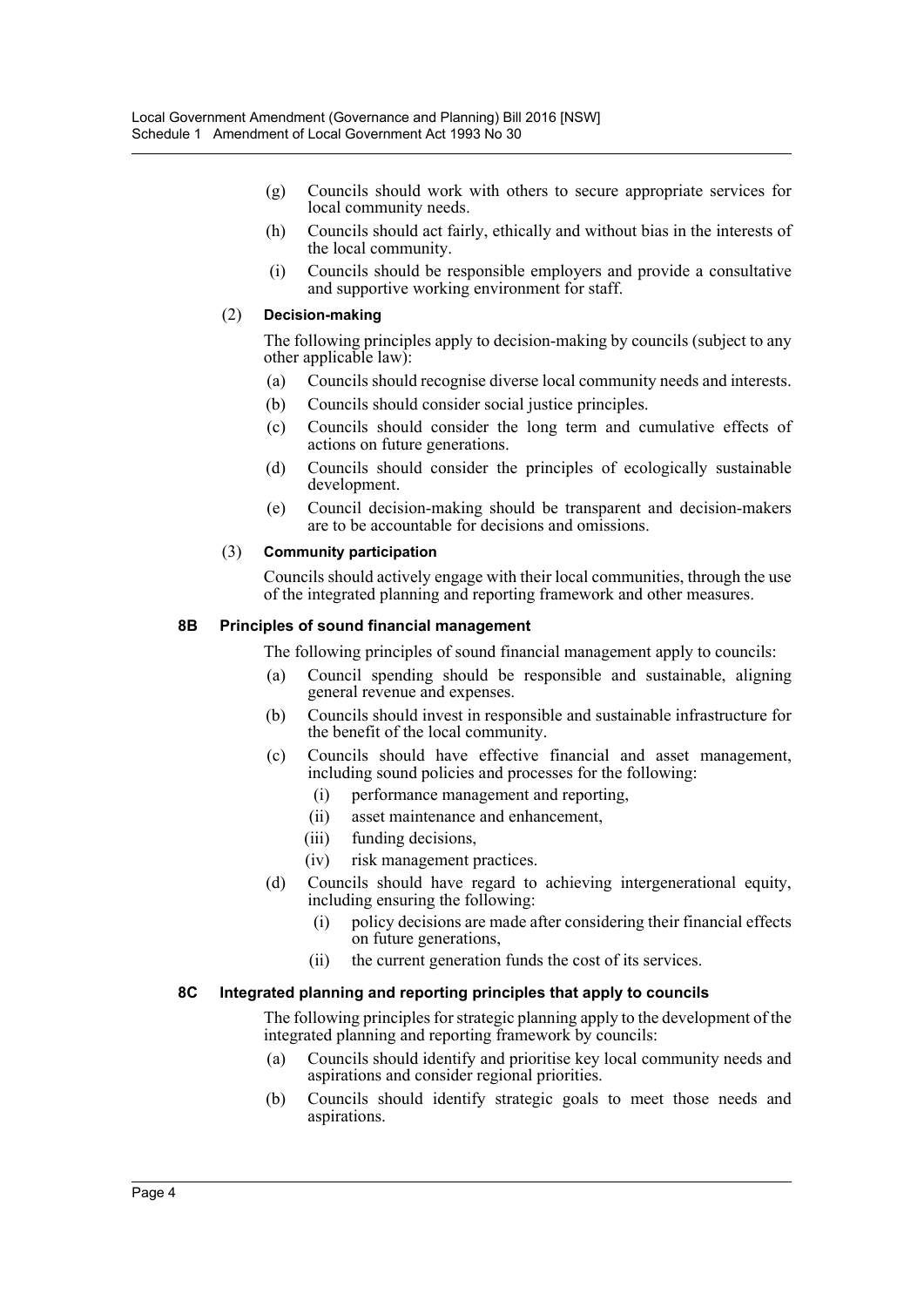- (c) Councils should develop activities, and prioritise actions, to work towards the strategic goals.
- (d) Councils should ensure that the strategic goals and activities to work towards them may be achieved within council resources.
- (e) Councils should regularly review and evaluate progress towards achieving strategic goals.
- (f) Councils should maintain an integrated approach to planning, delivering, monitoring and reporting on strategic goals.
- (g) Councils should collaborate with others to maximise achievement of strategic goals.
- (h) Councils should manage risks to the local community or area or to the council effectively and proactively.
- (i) Councils should make appropriate evidence-based adaptations to meet changing needs and circumstances.

## **[3] Section 223**

Omit the section. Insert instead:

## **223 Role of governing body**

- (1) The role of the governing body is as follows:
	- (a) to direct and control the affairs of the council in accordance with this Act,
	- (b) to provide effective civic leadership to the local community,
	- (c) to ensure as far as possible the financial sustainability of the council,
	- (d) to ensure as far as possible that the council acts in accordance with the principles set out in Chapter 3 and the plans, programs, strategies and polices of the council,
	- (e) to develop and endorse the community strategic plan, delivery program and other strategic plans, programs, strategies and policies of the council,
	- (f) to determine and adopt a rating and revenue policy and operational plans that support the optimal allocation of the council's resources to implement the strategic plans (including the community strategic plan) of the council and for the benefit of the local area,
	- (g) to keep under review the performance of the council, including service delivery,
	- (h) to make decisions necessary for the proper exercise of the council's regulatory functions,
	- (i) to determine the process for appointment of the general manager by the council and to monitor the general manager's performance,
	- (j) to determine the senior staff positions within the organisation structure of the council,
	- (k) to consult regularly with community organisations and other key stakeholders and keep them informed of the council's decisions and activities,
	- (l) to be responsible for ensuring that the council acts honestly, efficiently and appropriately.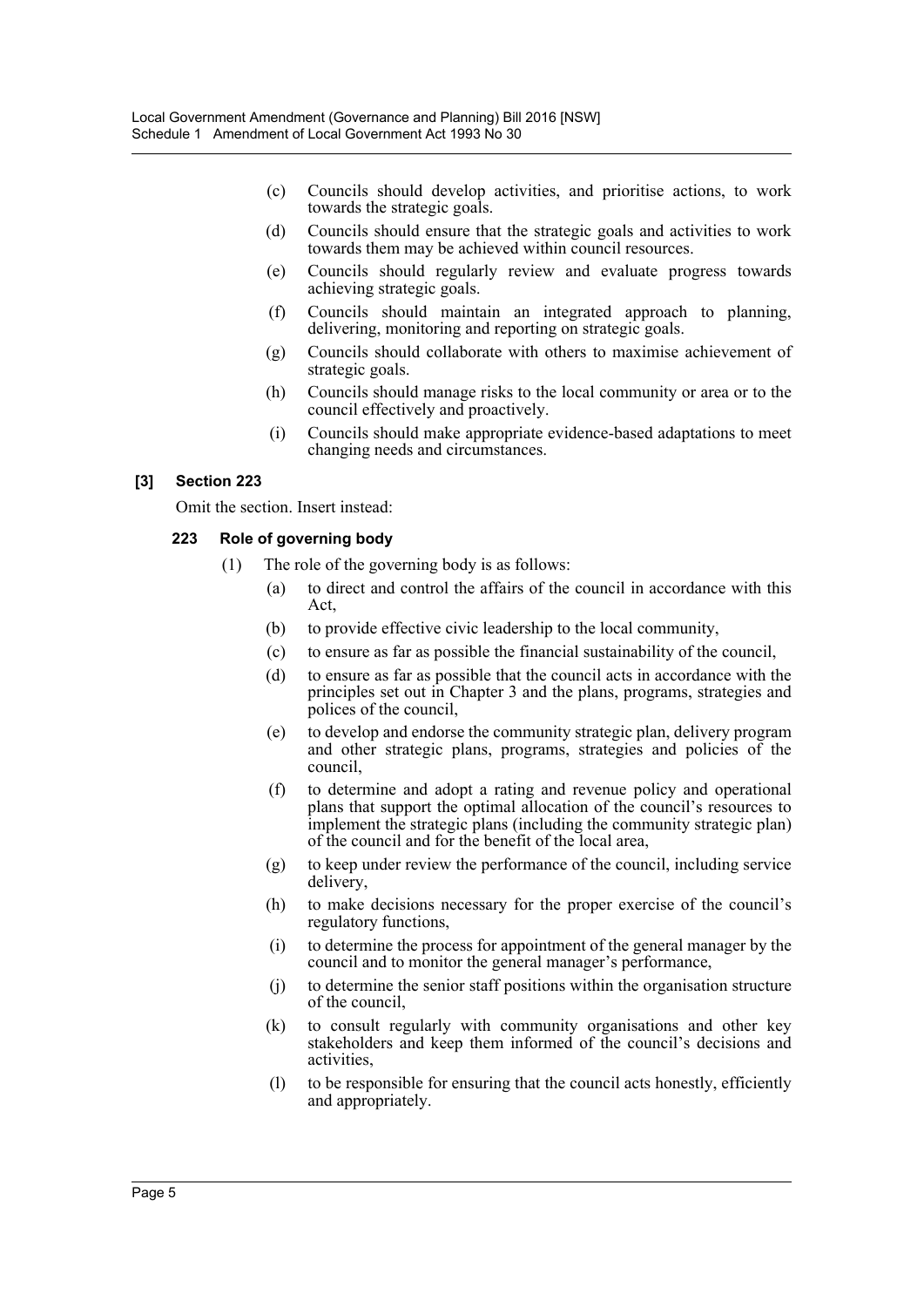(2) The governing body is to consult with the general manager in directing and controlling the affairs of the council.

## **[4] Section 224A Approval to reduce number of councillors**

Omit section 224A (7)–(9). Insert instead:

- (7) An application may be made under this section only by a council that is prescribed by the regulations for the purposes of this section.
- (8) The application may be made after the commencement of this subsection (as substituted by the *Local Government Amendment (Governance and Planning) Act 2016*) and not later than 12 months before the next ordinary election of councillors after that commencement.
- (9) Nothing in this section prevents a council from making more than one application under this section or from taking action under section 224 to change the number of its councillors.

## **[5] Section 226**

Omit the section. Insert instead:

## **226 Role of mayor**

The role of the mayor is as follows:

- (a) to be the leader of the council and a leader in the local community,
- (b) to advance community cohesion and promote civic awareness,
- (c) to be the principal member and spokesperson of the governing body, including representing the views of the council as to its local priorities,
- (d) to exercise, in cases of necessity, the policy-making functions of the governing body of the council between meetings of the council,
- (e) to preside at meetings of the council,
- (f) to ensure that meetings of the council are conducted efficiently, effectively and in accordance with this Act,
- (g) to ensure the timely development and adoption of the strategic plans, programs and policies of the council,
- (h) to promote the effective and consistent implementation of the strategic plans, programs and policies of the council,
- (i) to promote partnerships between the council and key stakeholders,
- (j) to advise, consult with and provide strategic direction to the general manager in relation to the implementation of the strategic plans and policies of the council,
- (k) in conjunction with the general manager, to ensure adequate opportunities and mechanisms for engagement between the council and the local community,
- (l) to carry out the civic and ceremonial functions of the mayoral office,
- (m) to represent the council on regional organisations and at inter-governmental forums at regional, State and Commonwealth level,
- (n) in consultation with the councillors, to lead performance appraisals of the general manager,
- (o) to exercise any other functions of the council that the council determines.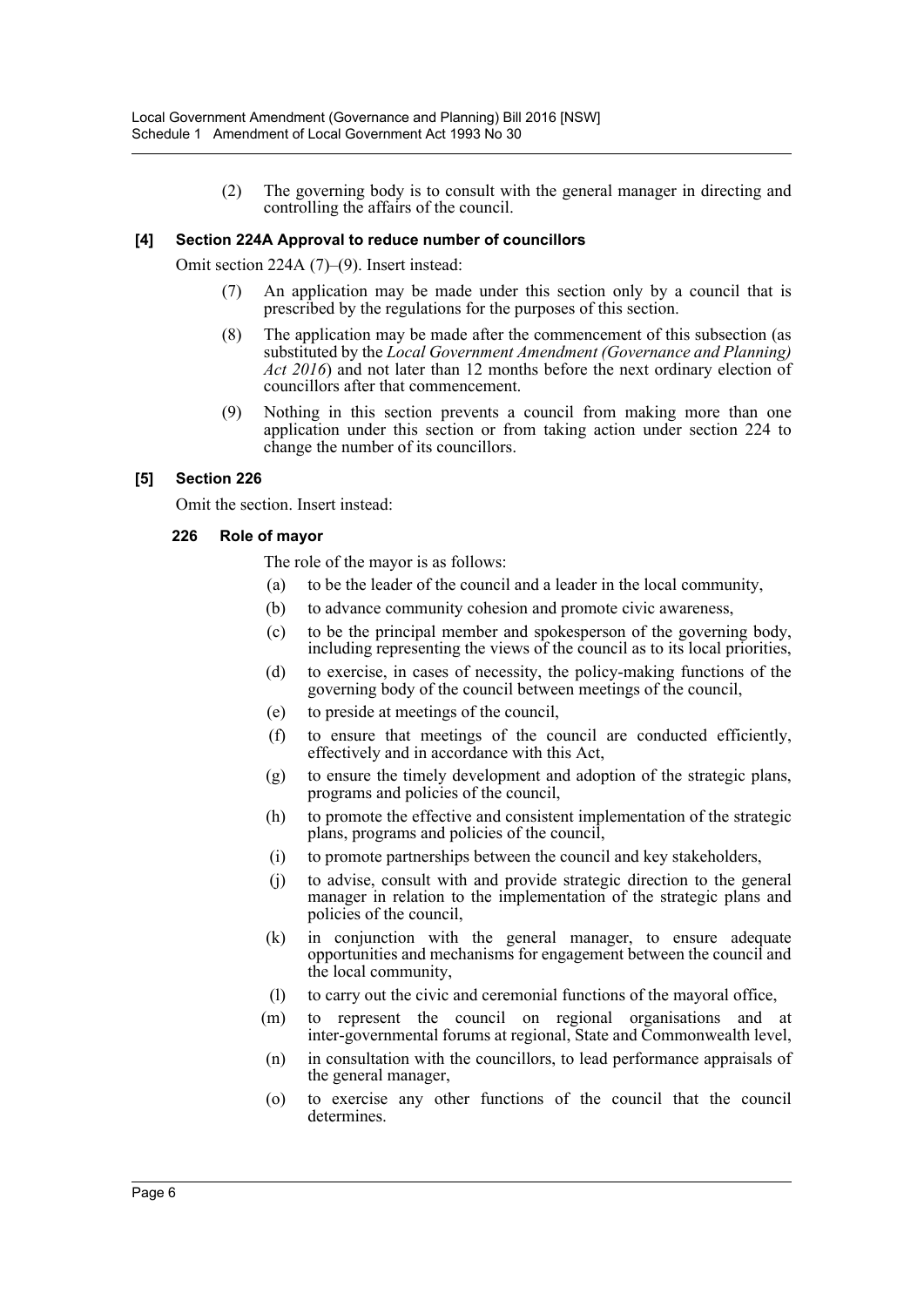## **[6] Section 230 For what period is a mayor elected?**

Omit "1 year" from section 230 (1). Insert instead "2 years".

## **[7] Section 232**

Omit the section. Insert instead:

## **232 The role of a councillor**

- (1) The role of a councillor is as follows:
	- (a) to be an active and contributing member of the governing body,
	- (b) to make considered and well informed decisions as a member of the governing body,
	- (c) to participate in the development of the integrated planning and reporting framework,
	- (d) to represent the collective interests of residents, ratepayers and the local community,
	- (e) to facilitate communication between the local community and the governing body,
	- (f) to uphold and represent accurately the policies and decisions of the governing body,
	- (g) to make all reasonable efforts to acquire and maintain the skills necessary to perform the role of a councillor.
- (2) A councillor is accountable to the local community for the performance of the council.

## **[8] Section 233A**

Insert after section 233:

## **233A Oath and affirmation for councillors**

- (1) A councillor must take an oath of office or make an affirmation of office at or before the first meeting of the council after the councillor is elected.
- (2) The oath or affirmation may be taken or made before the general manager of the council, an Australian legal practitioner or a justice of the peace and is to be in the following form:

## **Oath**

I [*name of councillor*] swear that I will undertake the duties of the office of councillor in the best interests of the people of [*name of council area*] and the [*name of council*] and that I will faithfully and impartially carry out the functions, powers, authorities and discretions vested in me under the *Local Government Act 1993* or any other Act to the best of my ability and judgment.

## **Affirmation**

I [*name of councillor*] solemnly and sincerely declare and affirm that I will undertake the duties of the office of councillor in the best interests of the people of [*name of council area*] and the [*name of council*] and that I will faithfully and impartially carry out the functions, powers, authorities and discretions vested in me under the *Local Government Act 1993* or any other Act to the best of my ability and judgment.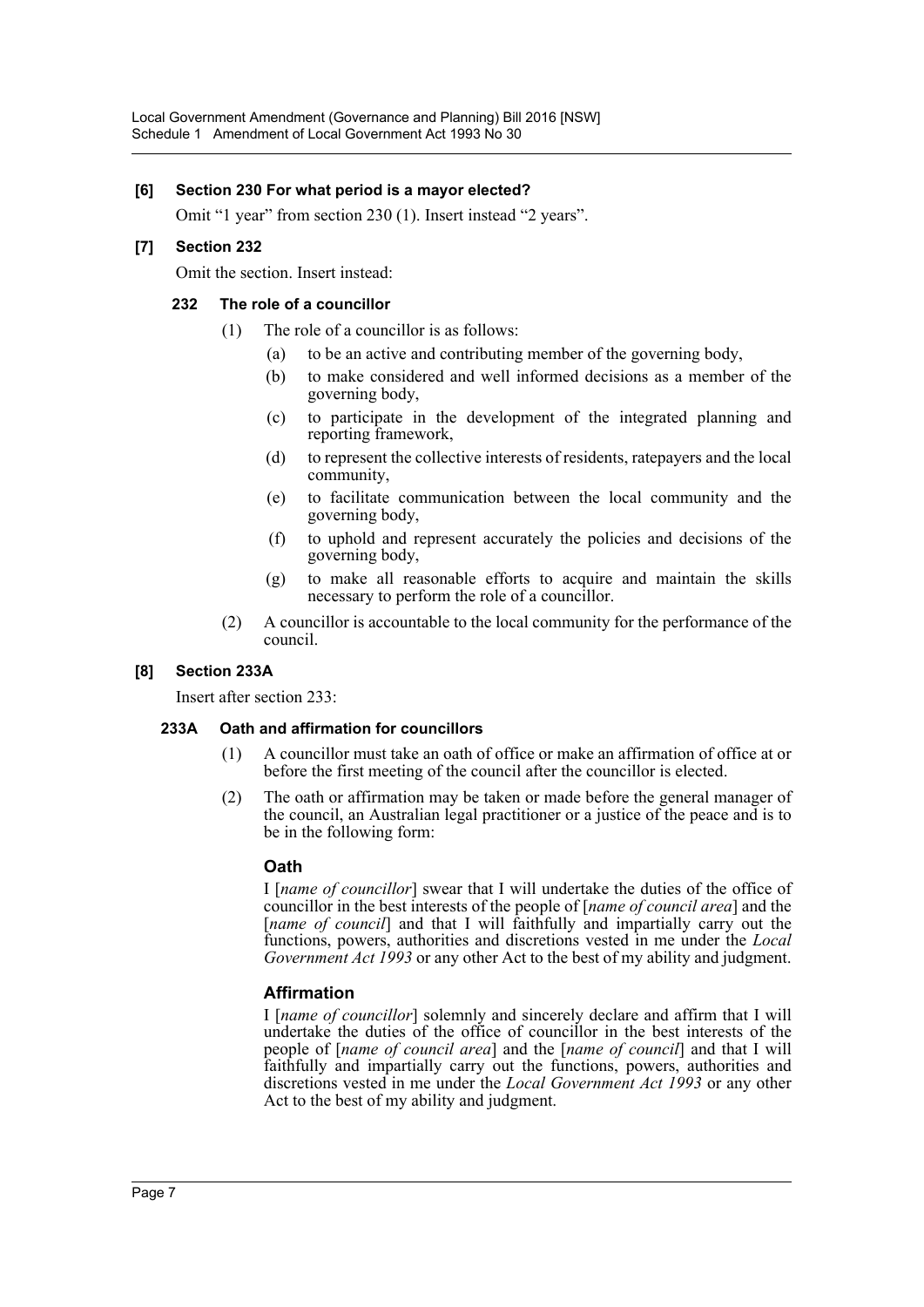- (3) A councillor who fails, without a reasonable excuse, to take the oath of office or make an affirmation of office in accordance with this section is not entitled to attend a meeting as a councillor (other than the first meeting of the council after the councillor is elected to the office or a meeting at which the councillor takes the oath or makes the affirmation) until the councillor has taken the oath or made the affirmation.
- (4) Any absence of a councillor from an ordinary meeting of the council that the councillor is not entitled to attend because of this section is taken to be an absence without prior leave of the council.
- (5) Failure to take an oath of office or make an affirmation of office does not affect the validity of anything done by a councillor in the exercise of the councillor's functions.
- (6) The general manager must ensure that a record is to be kept of the taking of an oath or the making of an affirmation (whether in the minutes of the council meeting or otherwise).

## **[9] Section 234 When does a vacancy occur in a civic office?**

Insert after section 234  $(1)$   $(g)$ :

(g1) in the case of the office of a councillor, is elected as mayor by the electors, or

## **[10] Section 234 (5)**

Insert after section 234 (4):

(5) The office of a mayor elected by councillors becomes vacant if the mayor ceases to hold office as a councillor.

## **[11] Section 242A Tribunal to give effect to declared government policy on remuneration for public sector staff**

Insert after section 242A (2):

- (3) This section does not apply to a determination by the Remuneration Tribunal that changes the category of a council or mayoral office (whether or not the effect of the change is to increase the range of amounts payable to the councillors and mayor of a council).
- (4) To avoid doubt, this section extends to a determination of the minimum and maximum amounts payable for a category in existence when the determination is made.

## **[12] Section 252 Payment of expenses and provision of facilities**

Omit "Within 5 months after the end of each year, a council" from section 252 (1).

Insert instead "Within the first 12 months of each term of a council, the council".

## **[13] Section 253 Requirements before policy concerning expenses and facilities can be adopted or amended**

Omit section 253 (4).

## **[14] Section 253 (5)**

Omit "each year".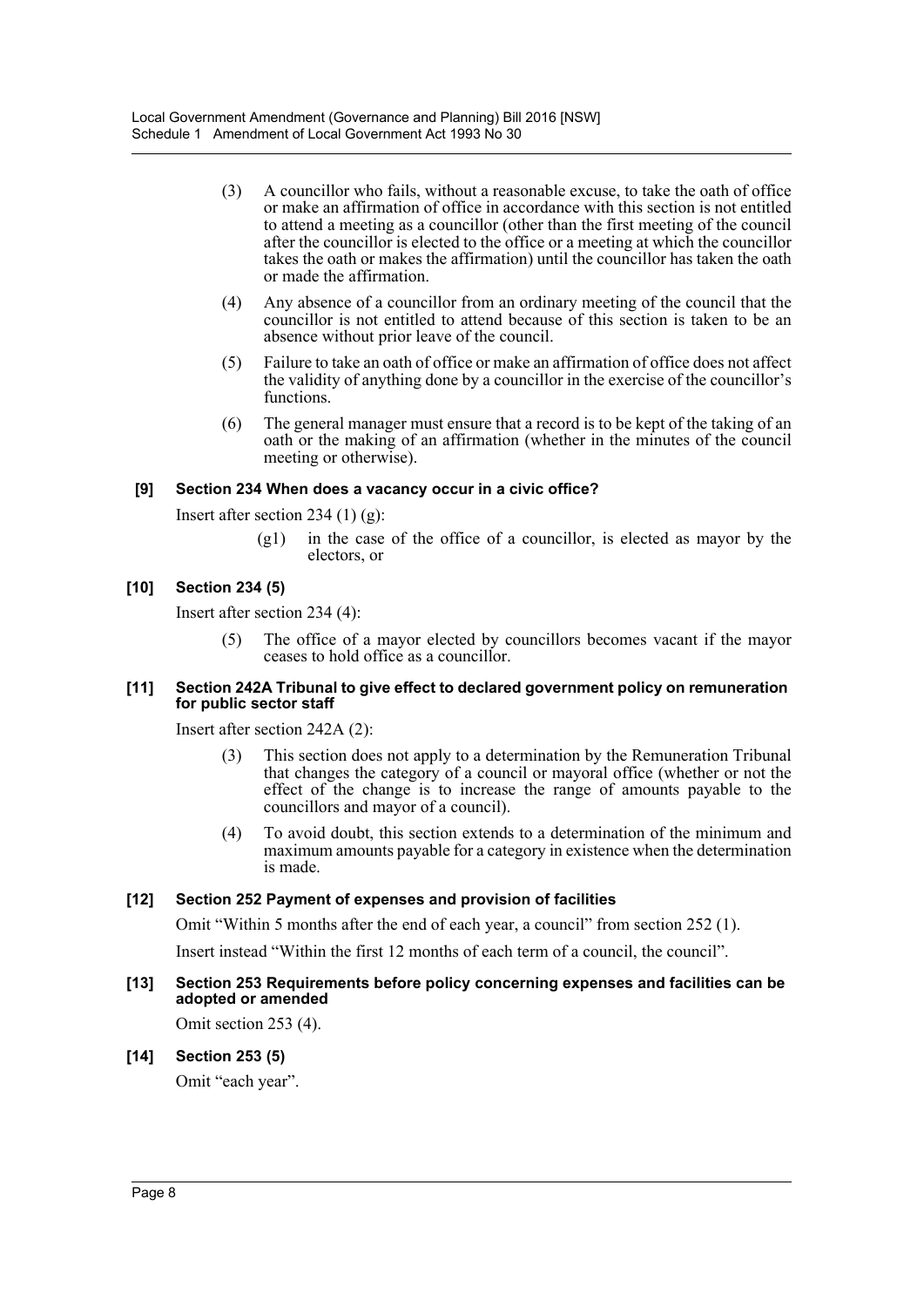## **[15] Section 258 Administrator**

Insert "(including all the functions of a councillor and the mayor)" after "council" where firstly occurring in section 258 (1) (b).

## **[16] Section 258 (1B)**

Insert after section 258 (1A):

(1B) If more than one administrator is appointed, one of the administrators is to be specified in the instrument of appointment as the person who is to exercise the functions of the mayor of the council.

## **[17] Section 291A Countback to be held instead of by-election in certain circumstances**

Insert after section 291A (5):

This section does not apply to a casual vacancy in the office of a councillor if the vacancy occurs before the day prescribed for the purposes of this section by the regulations.

## **[18] Section 329 Can the holder of a civic office be dismissed?**

Omit "by a decision of the Civil and Administrative Tribunal under section 482 or" from section  $\overline{3}29(5)$ .

## **[19] Section 332 Determination of structure**

Omit section 332 (1). Insert instead:

- (1) A council must, after consulting the general manager, determine the following:
	- (a) the senior staff positions within the organisation structure of the council,
	- (b) the roles and reporting lines (for other senior staff) of holders of senior staff positions,
	- (c) the resources to be allocated towards the employment of staff.
- (1A) The general manager must, after consulting the council, determine the positions (other than the senior staff positions) within the organisation structure of the council.
- (1B) The positions within the organisation structure of the council are to be determined so as to give effect to the priorities set out in the strategic plans (including the community strategic plan) and delivery program of the council.

## **[20] Section 332 (2) (b)**

Omit "Part 3A of the *Statutory and Other Offices Remuneration Act 1975*) payable with respect to senior executive office holders whose positions are graded Level 1 (General Management)".

Insert instead "Part 3B of the *Statutory and Other Offices Remuneration Act 1975*) payable with respect to senior executives whose positions are graded Band 1 under the *Government Sector Employment Act 2013*".

## **[21] Section 333 Re-determination and review of structure**

Omit "by the council". Insert instead "under this Part".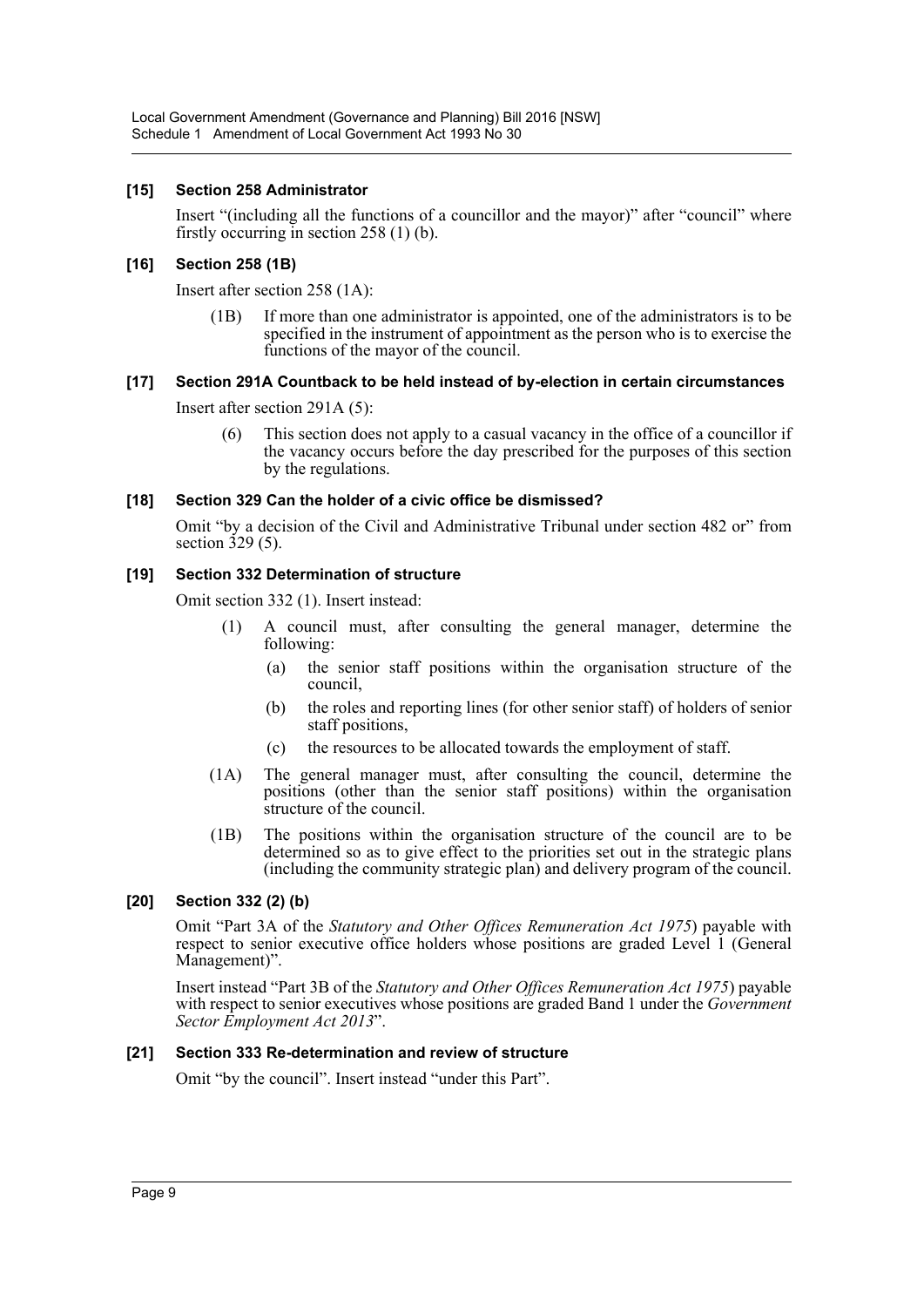## **[22] Section 333**

Omit "It must be re-determined".

Insert instead "The council must review, and may re-determine, the organisation structure".

## **[23] Section 335**

Omit the section. Insert instead:

#### **335 Functions of general manager**

The general manager of a council has the following functions:

- (a) to conduct the day-to-day management of the council in accordance with the strategic plans, programs, strategies and policies of the council,
- (b) to implement, without undue delay, lawful decisions of the council,
- (c) to advise the mayor and the governing body on the development and implementation of the strategic plans, programs, strategies and policies of the council,
- (d) to advise the mayor and the governing body on the appropriate form of community consultation on the strategic plans, programs, strategies and policies of the council and other matters related to the council,
- (e) to prepare, in consultation with the mayor and the governing body, the council's community strategic plan, community engagement strategy, resourcing strategy, delivery program, operational plan and annual report,
- (f) to ensure that the mayor and other councillors are given timely information and advice and the administrative and professional support necessary to effectively discharge their functions,
- (g) to exercise any of the functions of the council that are delegated by the council to the general manager,
- (h) to appoint staff in accordance with the organisation structure determined under this Chapter and the resources approved by the council,
- (i) to direct and dismiss staff,
- (j) to implement the council's workforce management strategy,
- (k) any other functions that are conferred or imposed on the general manager by or under this or any other Act.

## **[24] Section 339 Annual reporting of contracts for senior staff**

Omit the section.

## **[25] Section 360**

Omit the section. Insert instead:

#### **360 Conduct of meetings of councils and committees**

- (1) The regulations may prescribe a model code of meeting practice for the conduct of meetings of councils and committees of councils of which all the members are councillors.
- (2) The model code may contain both mandatory and non-mandatory provisions.
- (3) A council must, not later than 12 months after an ordinary election of councillors, adopt a code of meeting practice that incorporates the mandatory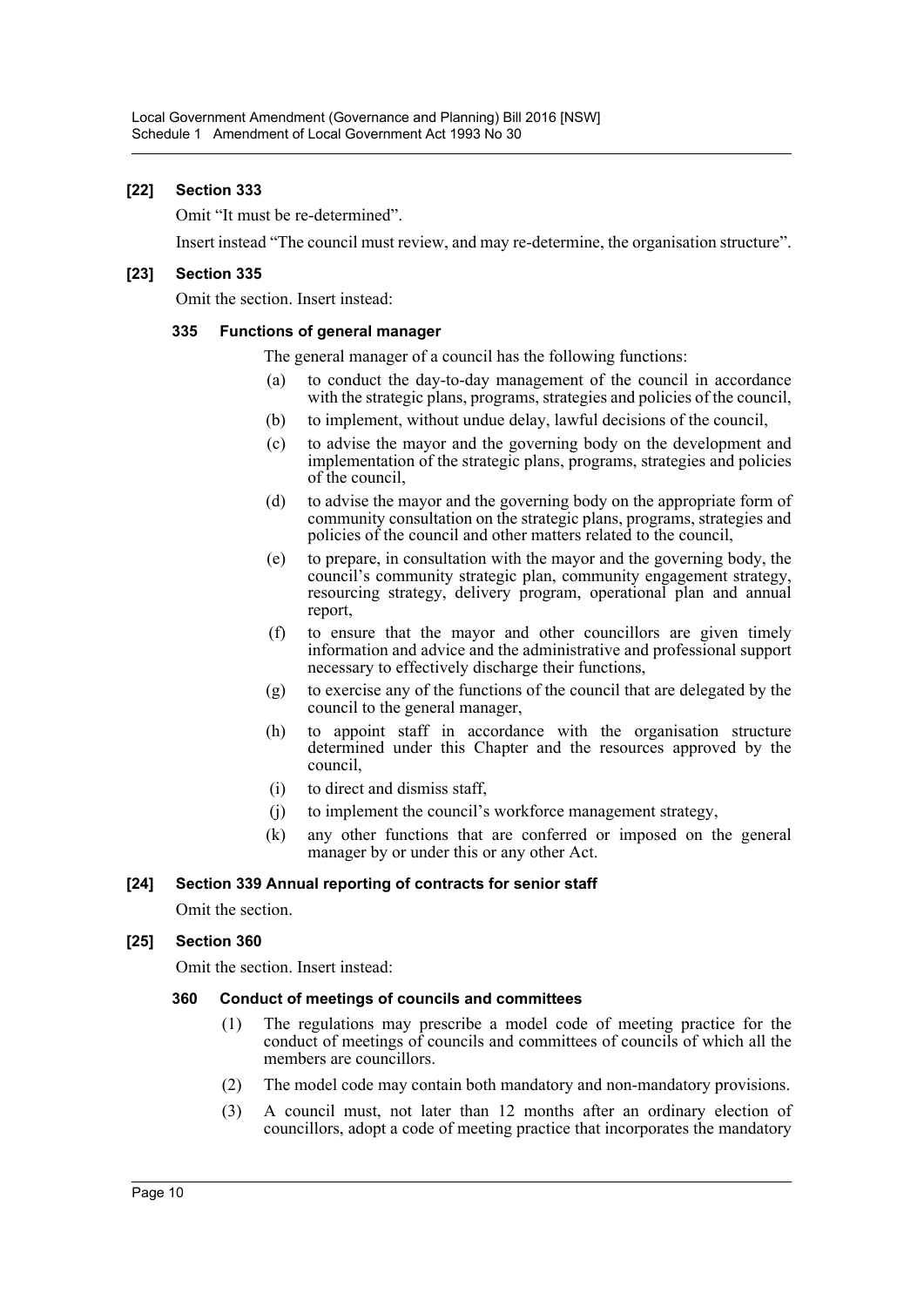provisions of the model code prescribed by the regulations. The adopted code may also incorporate the non-mandatory provisions and other provisions.

- (4) A code adopted or amended by the council must not contain provisions that are inconsistent with the mandatory provisions.
- (5) A council and a committee of the council of which all the members are councillors must conduct its meetings in accordance with the code of meeting practice adopted by it.

## **[26] Section 362 Adoption of draft code**

Omit section 362 (1) (a). Insert instead:

(a) to amend those provisions of its draft mandatory code that are non-mandatory provisions, or

## **[27] Section 365A**

Insert after section 365:

## **365A Reduction in meetings**

- (1) A council may resolve to make an application to the Minister to approve a reduction in the number of times that a council is required to meet each year to a number specified in the resolution.
- (2) The council must give not less than 42 days' public notice of its proposed resolution.
- (3) After passing the resolution the council must forward to the Minister a copy of the resolution, a summary of any submissions received by it and its comments concerning those submissions.
- (4) The Minister may approve the application or decline to approve it.
- (5) If the Minister approves the application, the council is required to meet at least as often as specified in the resolution.
- (6) An application may be made under this section only by the councils prescribed by the regulations for the purposes of this section.
- (7) The application may be made after the commencement of this section and not later than 12 months before the next ordinary election of councillors after that commencement.
- (8) Nothing in this section prevents a council from making more than one application under this section.

## **[28] Section 370A**

Insert after section 370:

## **370A Powers of Minister in relation to meetings**

- (1) The Minister may, conditionally or unconditionally, allow a councillor or a member of a council committee who has a pecuniary interest in a matter with which the council is concerned to be present at a meeting of the council or committee, to take part in the consideration or discussion of the matter and to vote on the matter if the Minister is of the opinion:
	- (a) that the number of councillors prevented from voting would be so great a proportion of the whole as to impede the transaction of business, or
	- (b) that it is in the interests of the electors for the area to do so.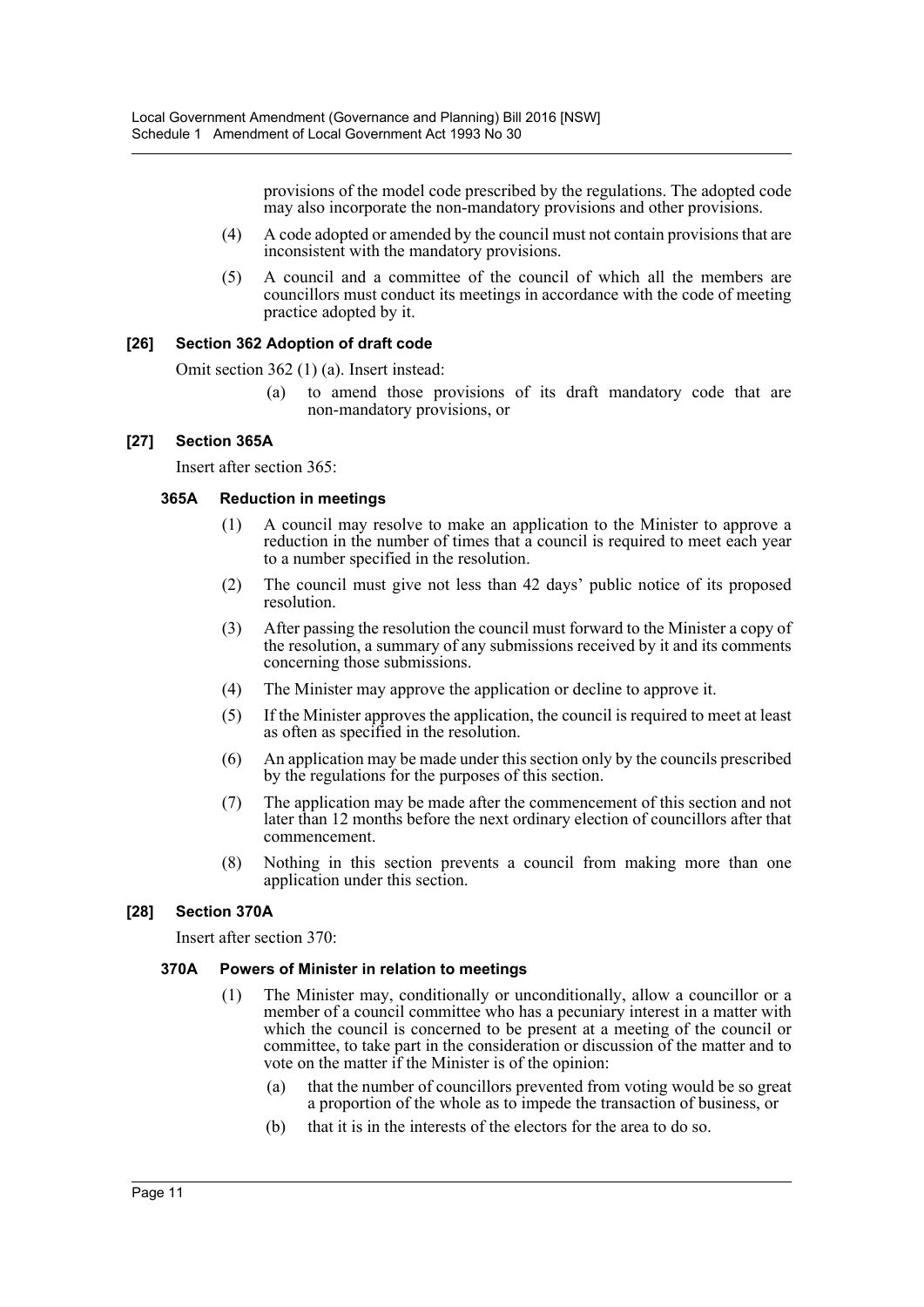(2) A councillor or member of a council committee who attends a meeting in accordance with this section is not, for that reason only, taken to have engaged in misconduct within the meaning of Division 3 of Part 1 of Chapter 14.

## **[29] Section 372 Rescinding or altering resolutions**

Omit "regulations made under section 360 and, if applicable," from section 372 (1).

#### **[30] Section 374 Certain circumstances do not invalidate council decisions**

Omit "section 451" from section 374 (d). Insert instead "the council's code of conduct".

#### **[31] Section 376 Attendance of general manager at meetings**

Insert after section 376 (3):

(4) The Audit, Risk and Improvement Committee of a council may also exclude the general manager from a meeting while it deals with any other matter, if it thinks it appropriate to do so in the circumstances of the case.

#### **[32] Section 377 General power of council to delegate**

Omit section 377 (1) (i). Insert instead:

(i) the acceptance of tenders to provide services currently provided by members of staff of the council,

## **[33] Section 377 (1A)**

Insert after section 377 (1):

- (1A) Despite subsection (1), a council may delegate its functions relating to the granting of financial assistance if:
	- (a) the financial assistance is part of a specified program, and
	- (b) the program is included in the council's draft operational plan for the year in which the financial assistance is proposed to be given, and
	- (c) the program's proposed budget for that year does not exceed 5 per cent of the council's proposed income from the ordinary rates levied for that year, and
	- (d) the program applies uniformly to all persons within the council's area or to a significant proportion of all the persons within the council's area.

## **[34] Section 402 Community strategic plan**

Omit section 402 (3)–(7). Insert instead:

(3) Following an ordinary election of councillors, the council must review the community strategic plan before 30 June following the election. The council may endorse the existing plan, or develop or endorse a new community strategic plan, as appropriate, to ensure that the area has a community strategic plan covering at least the next 10 years.

## **[35] Sections 402A–406**

Omit sections 403–406. Insert instead:

#### **402A Community engagement strategy**

A council must establish and implement a strategy (called its *community engagement strategy*) for engagement with the local community when developing its plans, policies and programs and for the purpose of determining its activities (other than routine administrative matters).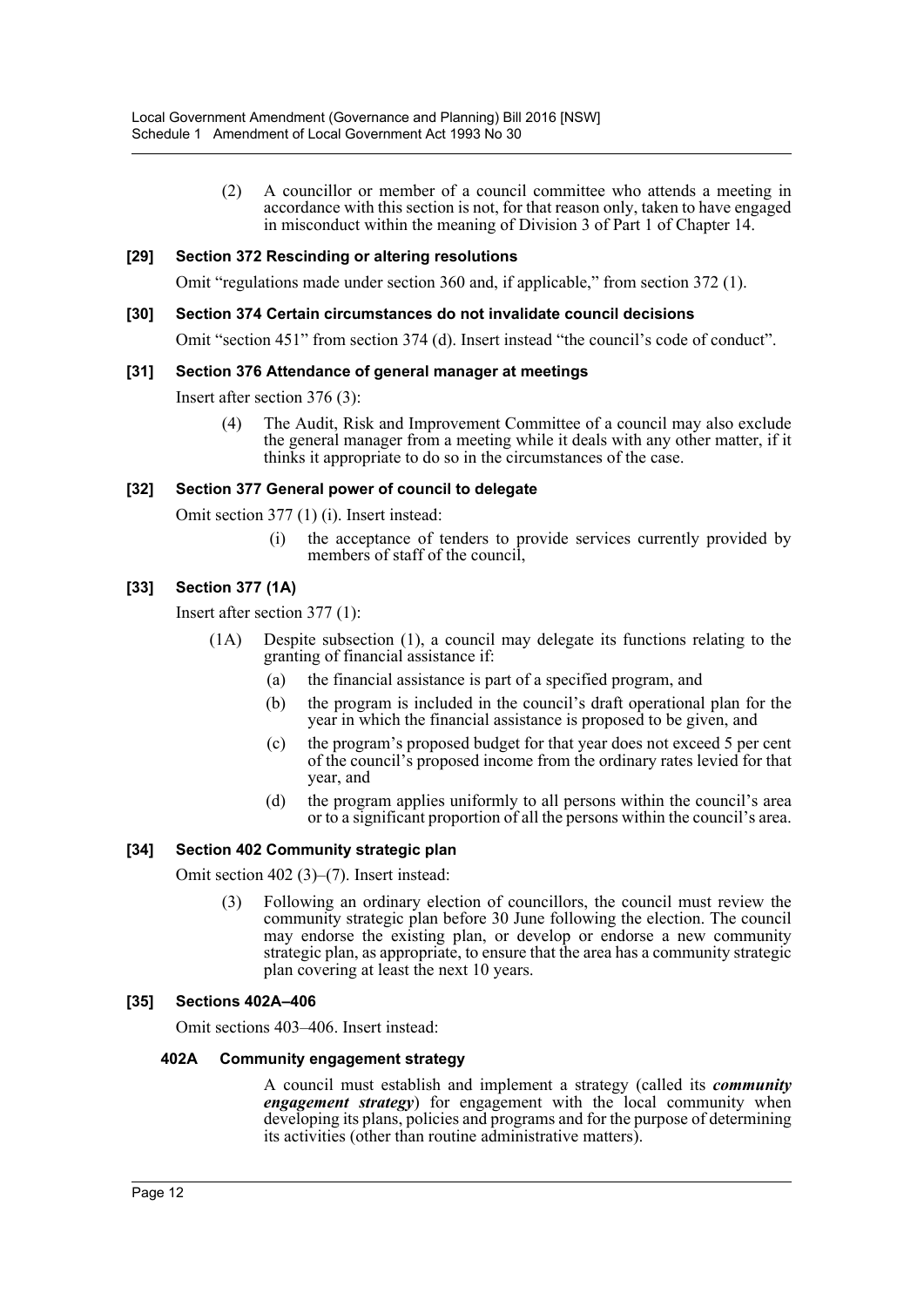## **403 Resourcing strategy**

A council must have a long-term strategy (called its *resourcing strategy*) for the provision of the resources required to perform its functions (including implementing the strategies set out in the community strategic plan).

## **404 Delivery program**

- (1) A council must have a program (called its *delivery program*) detailing the principal activities to be undertaken by the council to perform its functions (including implementing the strategies set out in the community strategic plan) within the resources available under the resourcing strategy.
- (2) The council must establish a new delivery program after each ordinary election of councillors to cover the principal activities of the council for the 4-year period commencing on 1 July following the election.

## **405 Operational plan**

A council must have a plan (called its *operational plan*) that is adopted before the beginning of each year and details the activities to be engaged in by the council during the year as part of the delivery program covering that year.

## **406 Integrated planning and reporting guidelines**

- (1) The regulations may make provision for or with respect to integrated planning and reporting guidelines (referred to in this Chapter as *the guidelines*) to be complied with by councils.
- (2) Without limiting subsection (1), the regulations may impose requirements in connection with the preparation, development, consultation on and review of, and the contents of, the community strategic plan, resourcing strategy, delivery program, operational plan, community engagement strategy, annual report and environment reporting of a council.

## **[36] Section 415 Auditing of financial reports**

Insert after section 415 (3):

- (4) In auditing the financial reports of the council, a council's auditor must also audit the financial reports of any council entity and report on that audit as part of the report on the council by the auditor.
- (5) In this Part:

*council entity* means:

- (a) a partnership, trust, corporation, joint venture, syndicate or other body (whether or not incorporated) that a council has formed or participated in forming or has acquired a controlling interest in, other than an entity of a class prescribed by the regulations, or
- (b) any other entity of a class prescribed by the regulations.

## **[37] Section 419 Presentation of council's financial reports**

Omit section 419 (2). Insert instead:

- (2) The council's auditor may attend the meeting at which the financial reports are presented.
- (3) A council's auditor who carries out the functions of the auditor under an appointment by the Auditor-General must attend the meeting at which the financial reports are presented if the council gives not less than 7 days notice in writing that it requires the auditor to do so.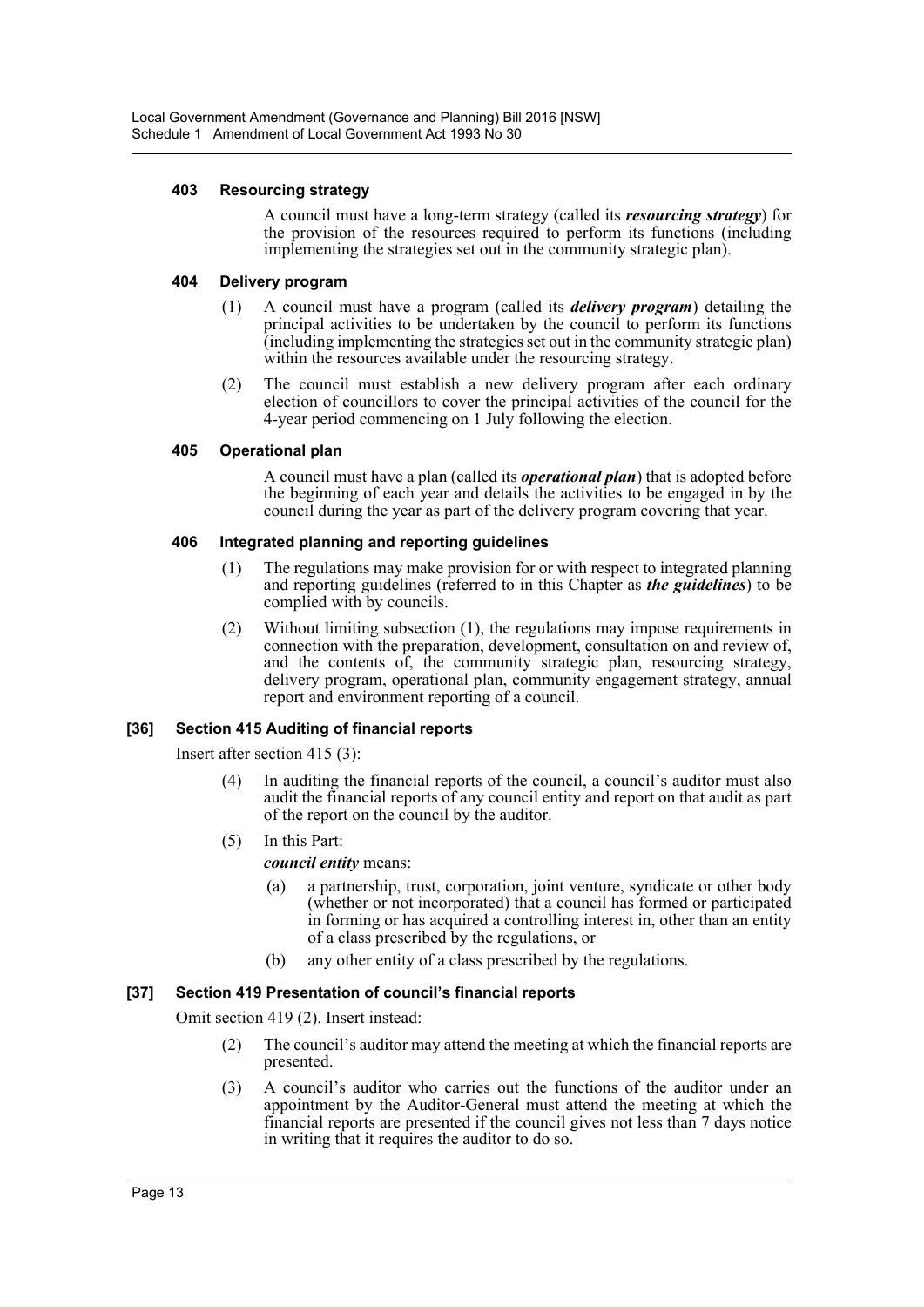## **[38] Chapter 13, Part 3, Divisions 2A and 3**

Omit Division 3. Insert instead:

## **Division 2A Other audit functions**

## **421A Definitions**

In this Division: *audit* includes examination and inspection. *performance audit* means an audit under section 421B.

## **421B Performance audits**

- (1) The Auditor-General may, when the Auditor-General considers it appropriate to do so, conduct an audit of all or any particular activities of 1 or more councils to determine whether the councils are carrying out those activities effectively and doing so economically and efficiently and in compliance with all relevant laws.
- (2) A performance audit is separate from, and does not affect, any other audit required by or under this or any other Act.
- (3) The Auditor-General is to report to the Departmental Chief Executive, the councils concerned and the Minister as to the following:
	- (a) the result of a performance audit,
	- (b) any other matters that the Auditor-General considers call for special notice.
- (4) At least 28 days before reporting on a performance audit, the Auditor-General must give to the Departmental Chief Executive, the councils concerned and the Minister a written summary of the Auditor-General's findings and recommendations in relation to the audit.
- (5) A report on a performance audit may be given before the expiration of 28 days if the Auditor-General has received any submissions and comments of, or notice that no submission or comment is to be made by, the Departmental Chief Executive and each council concerned.
- (6) A report on a performance audit:
	- (a) is to include any submissions or comments made by the Departmental Chief Executive or by a council in response to the findings of the audit, and
	- (b) may include any information that the Auditor-General thinks desirable in relation to the activities the subject of the audit, and
	- (c) may include any recommendations arising out of the audit that the Auditor-General thinks fit to make, and
	- (d) may be included in any other report of the Auditor-General.

## **421C Auditor-General may report on local government on sector-wide basis**

(1) The Auditor-General is to report annually on any local government sector-wide matters arising from the examination of financial statements of councils and the exercise by the Auditor-General of audit or other functions under this Act.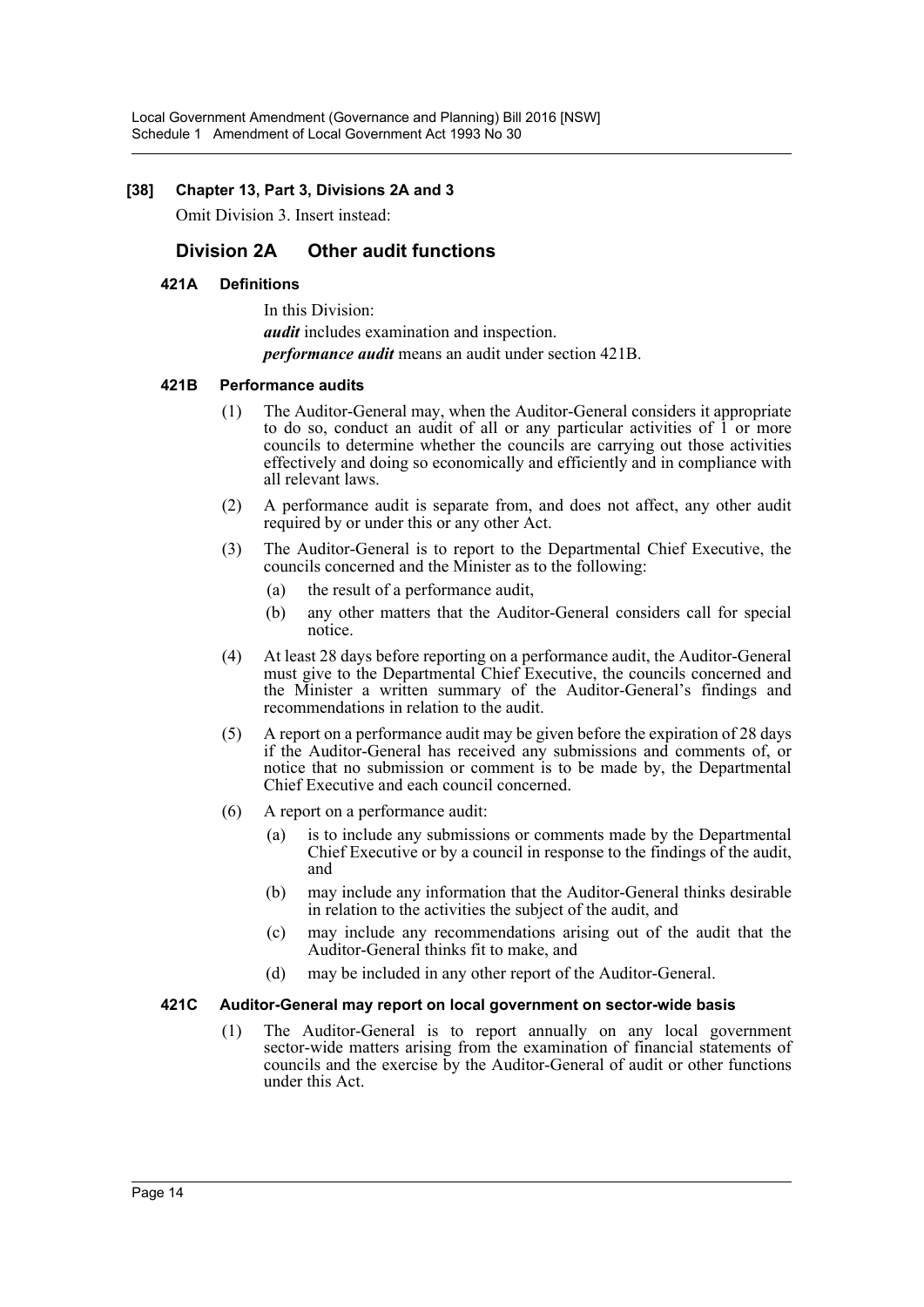- (2) The Auditor-General is to give a copy of the proposed report to the Departmental Chief Executive and the Minister at least 28 days before the report is made.
- (3) The Auditor-General may include in the report any submissions or comments made by the Departmental Chief Executive or a summary, in an agreed form, of any such submissions or comments.

## **421D Tabling of reports**

- (1) The Auditor-General is to lay (or cause to be laid) a report under this Division before both Houses of Parliament as soon as practicable after making the report.
- (2) If a House of Parliament is not sitting when the Auditor-General seeks to lay a report before it, the Auditor-General may present copies of the report to the Clerk of the House concerned.
- (3) The report:
	- (a) is, on presentation and for all purposes, taken to have been laid before the House, and
	- (b) may be printed by authority of the Clerk of the House, and
	- (c) if so printed, is for all purposes taken to be a document published by or under the authority of the House, and
	- (d) is to be recorded:
		- (i) in the case of the Legislative Council, in the Minutes of the Proceedings of the Legislative Council, and
		- (ii) in the case of the Legislative Assembly, in the Votes and Proceedings of the Legislative Assembly,

on the first sitting day of the House after receipt of the report by the Clerk.

## **421E Other audit functions**

- (1) The Auditor-General may provide any audit-related service to a council at the request of the council or at the request of the Minister or the Departmental Chief Executive.
- (2) The costs confirmed in writing by the Auditor-General as having been incurred by the Auditor-General in providing an audit-related service to a council at the request of the council must be paid by the council.

## **Division 3 Auditors**

## **422 Auditor-General to be council auditor**

- (1) The Auditor-General is to be the auditor for a council.
- (2) The Auditor-General may appoint, in writing, a person (whether or not that person is employed in the Public Service) or a firm to be an auditor for the purposes of this Act.
- (3) The costs confirmed in writing by the Auditor-General as having been incurred by the Auditor-General in auditing a council's financial reports (including any audit of a council entity) or in any other inspection or audit carried out by the Auditor-General under this Division (or at a council's request) must be paid by the council.

**Note.** An example of confirmation is an invoice.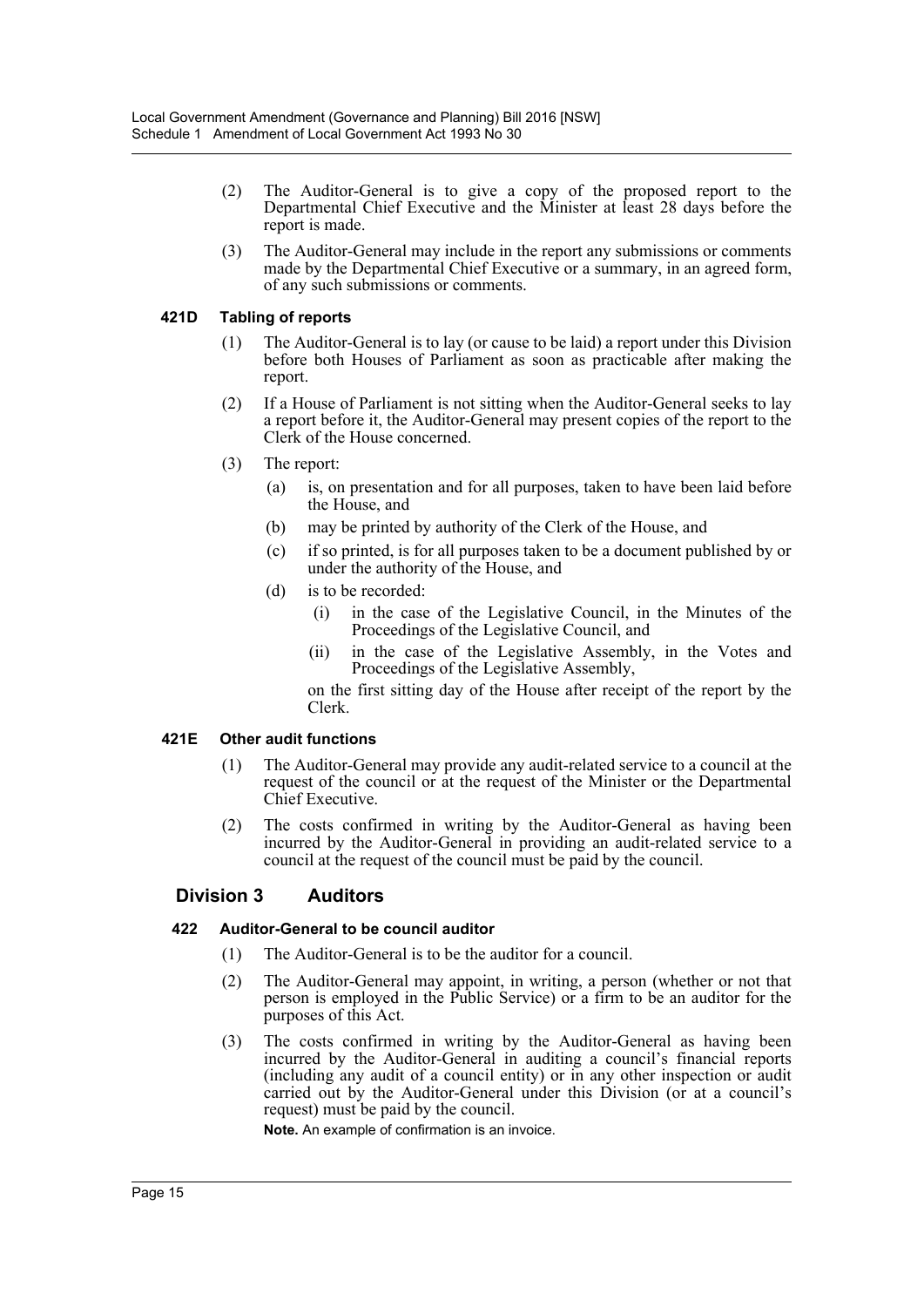- (4) Nothing in this Act entitles the Auditor-General to question the merits of policy objectives of a council or the Government, including:
	- (a) the strategic objectives and policy objectives contained in a plan, strategy, policy or program of the council, and
	- (b) any policy objective of the Government contained in a record of a policy decision of Cabinet, and
	- (c) a policy direction of a Minister, and
	- (d) a policy statement in any Budget Paper or other document evidencing a policy direction of the Cabinet or a Minister.

#### **423 Access to and production of documents**

- (1) The Auditor-General or a person authorised by the Auditor-General is entitled at all reasonable times to full and free access to the council's accounting records and other records necessary in order to carry out the Auditor-General's functions under this or any other Act.
- (2) The Auditor-General or a person authorised by the Auditor-General may exercise the following functions for the purposes of any audit or inspection carried out by the Auditor-General under this Act:
	- (a) direct a councillor, the general manager or any other member of staff of the council to produce books, records or other documents in the person's custody or under the person's control to the Auditor-General or person within a specified period,
	- (b) direct a councillor, the general manager or any other member of staff of the council to appear personally before the Auditor-General or person at a specified time and place to produce books, records or other documents in the person's custody or under the person's control,
	- (c) direct a councillor, the general manager or any other member of staff of the council to answer any question that is relevant to that purpose,
	- (d) direct a councillor, the general manager or any other member of staff of the council to provide any necessary authorities to gain access to books, records or other documents under the person's control,
	- (e) make copies of or take extracts from any document to which the Auditor-General or person gains access under this section.
- (3) If any document required by a direction to be produced is in electronic form or a form other than writing, the document is required to be produced in writing, unless the direction otherwise provides.
- (4) The Auditor-General or a person authorised by the Auditor-General is entitled to exercise functions under this section despite:
	- (a) any rule of law which, in proceedings in a court of law, might justify an objection to access to books, records, other documents or information on grounds of public interest, or
	- (b) any privilege of a council that the council might claim in a court of law, other than a claim based on legal professional privilege, or
	- (c) any duty of secrecy or other restriction on disclosure applying to a council or a member of staff of a council.
- (5) Nothing in this section entitles the Auditor-General or any other person to have access to information that is Cabinet information under the *Government Information (Public Access) Act 2009*.
- (6) In this section, a reference to a council includes a reference to a council entity.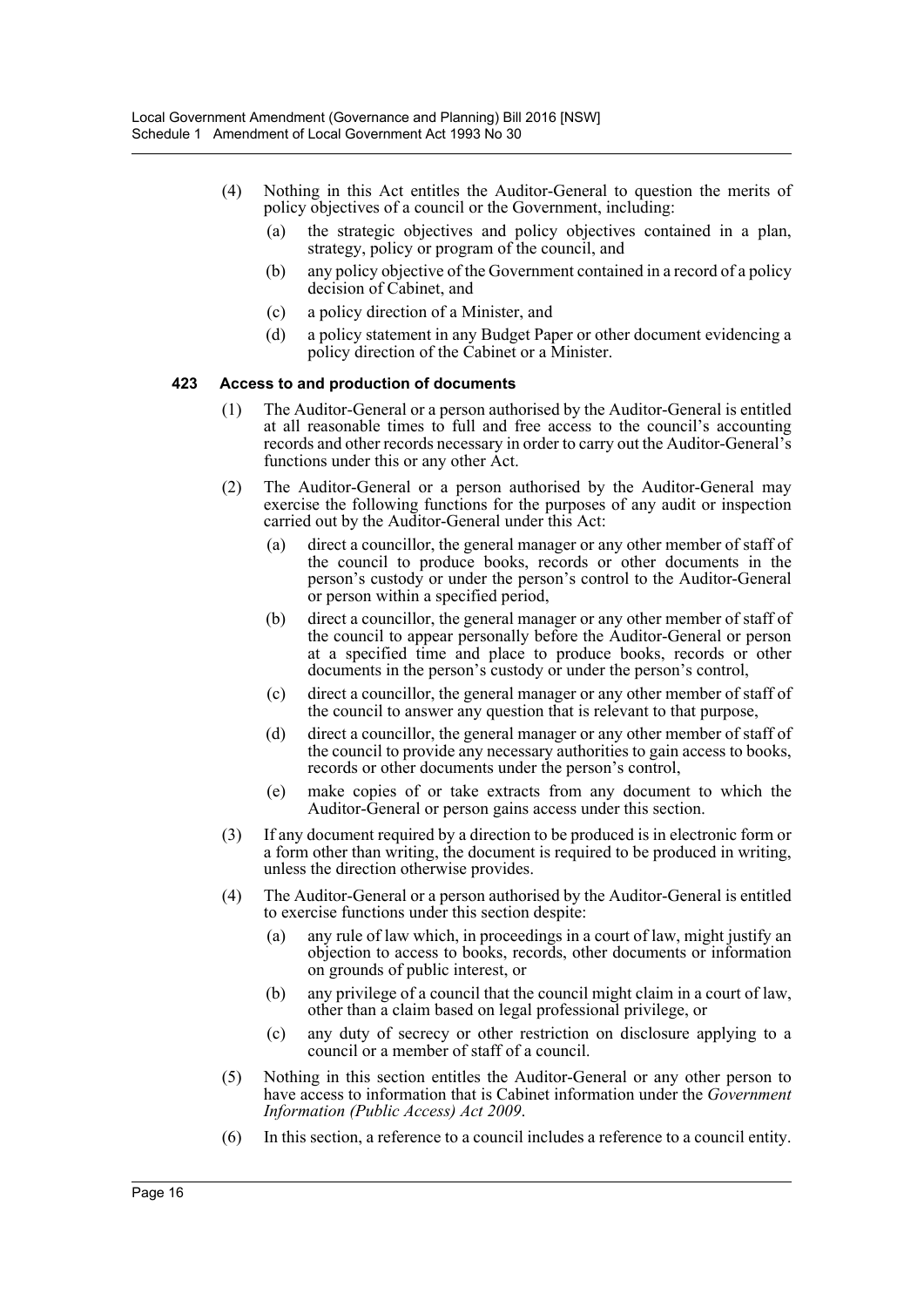## **424 Access to records of authorised deposit-taking institution**

- (1) If an account for the banking of money of a council is kept with an authorised deposit-taking institution, the institution or the person in charge of the account must, if directed to do so by the Auditor-General or a person authorised by the Auditor-General:
	- (a) give to the Auditor-General or person, in accordance with the direction, a statement of the account or a certificate as to the balance of the account, and
	- (b) produce to the Auditor-General or person any book, record or other document relating to the council and under the custody or control of the institution or the person in charge.
- (2) If any document required by a direction to be produced is in electronic form or a form other than writing, the document is required to be produced in writing, unless the direction otherwise provides.
- (3) In this section, a reference to a council includes a reference to a council entity.

## **425 Secrecy**

- (1) The Auditor-General or any person exercising the functions of the Auditor-General is to preserve and aid in preserving secrecy with respect to all matters and things that come to the knowledge of the Auditor-General or person in the exercise of the functions of the Auditor-General under this Act and is not to communicate to any person any such matter or thing.
- (2) Nothing in subsection (1) applies to or in respect of:
	- (a) the conduct of any matter necessary for the proper administration of this Act, or
	- (b) proceedings for an offence relating to public money, other money, public property or other property or for the recovery of public money, other money, public property or other property, or
	- (c) disciplinary proceedings brought against a councillor or a member of staff of a council, or
	- (d) a report or communication authorised or required to be made by or under this Act, or
	- (e) a report or communication that the Minister authorises the Auditor-General to make to a person for the purposes of a due diligence or similar process relating to the sale of any council undertaking.

## **426 Auditor-General is to communicate with Minister**

- (1) The Auditor-General is to communicate with the Minister on all matters arising under this Act or the regulations and which, in the opinion of the Auditor-General, are sufficiently significant to be brought to the Minister's attention.
- (2) The Auditor-General is to provide to the Minister the name of any person failing to comply with any of the provisions of this Act or the regulations.

## **[39] Section 428 Annual reports**

Insert "or material" after "information" in section 428 (4) (b).

## **[40] Section 428A State of the environment reports**

Omit the section.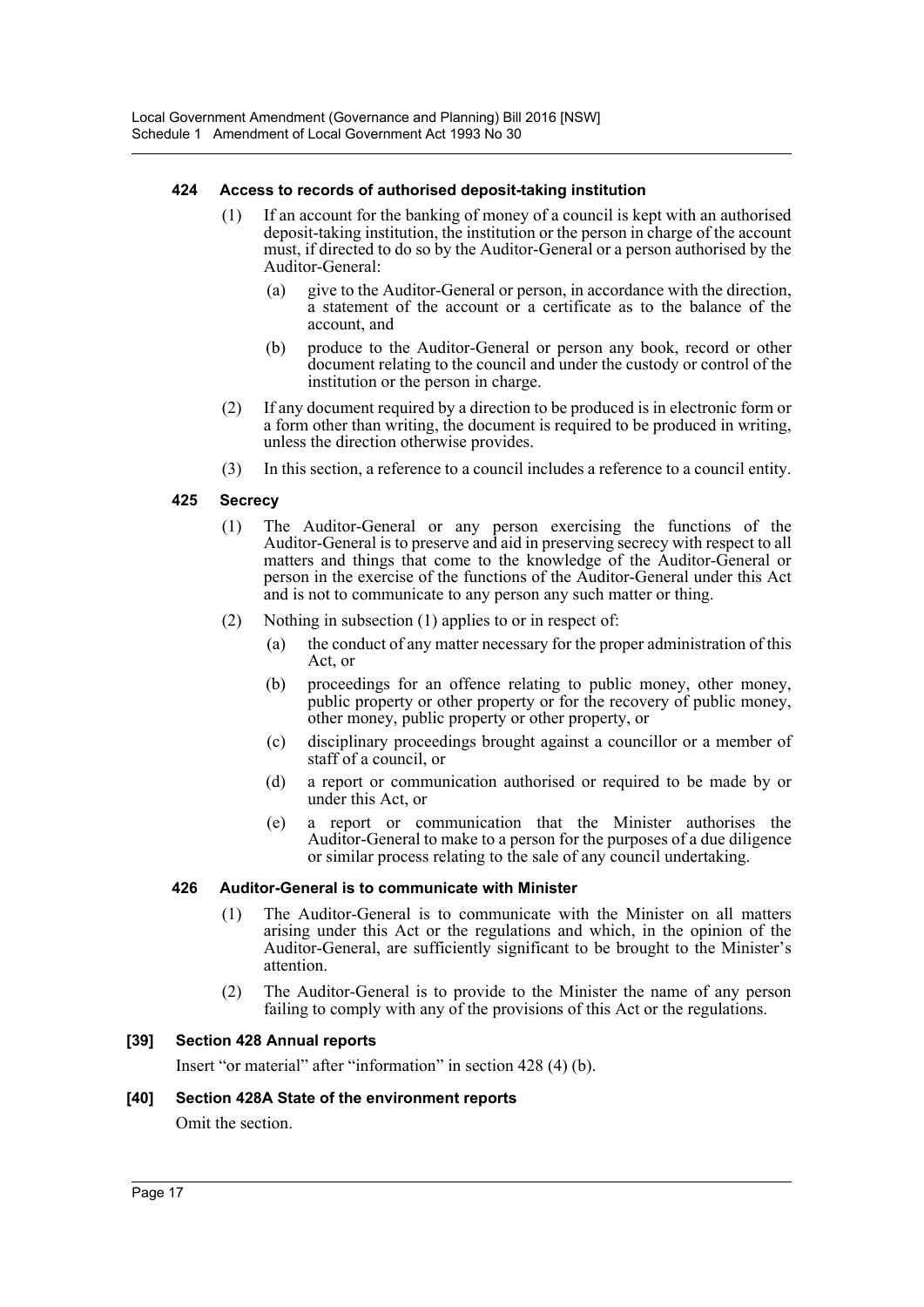## **[41] Chapter 13, Part 4A**

Insert after Part 4:

## **Part 4A Internal audit**

## **428A Audit, Risk and Improvement Committee**

- (1) A council must appoint an Audit, Risk and Improvement Committee.
- (2) The Committee must keep under review the following aspects of the council's operations:
	- (a) compliance,
	- (b) risk management,
	- (c) fraud control,
	- (d) financial management,
	- (e) governance,
	- (f) implementation of the strategic plan, delivery program and strategies,
	- (g) service reviews,
	- (h) collection of performance measurement data by the council,
	- (i) any other matters prescribed by the regulations.
- (3) The Committee is also to provide information to the council for the purpose of improving the council's performance of its functions.

## **428B Joint internal audit arrangements**

A council may enter into an arrangement with another council, or a body prescribed by the regulations for the purposes of this section, to jointly appoint an Audit, Risk and Improvement Committee to exercise functions for more than one council or body.

#### **[42] Section 438C Minister to give notice of intention to issue or vary performance improvement order**

Insert "and any proposed appointment of a financial controller" after "the order" in section 438C  $(2)$   $(a)$ .

## **[43] Section 438G Appointment of temporary adviser**

Insert after section 438G (2):

(2A) The regulations may make provision for or with respect to the criteria to be considered by the Minister in deciding whether to appoint a temporary adviser.

## **[44] Section 438G (3)**

Insert ", but only after the Minister has considered any criteria prescribed by the regulations" after "initiative".

## **[45] Sections 438HB and 438HC**

Insert after section 438HA:

## **438HB Appointment of financial controller**

(1) If the Minister issues a performance improvement order in respect of a council, the Minister may appoint a person as a financial controller to the council.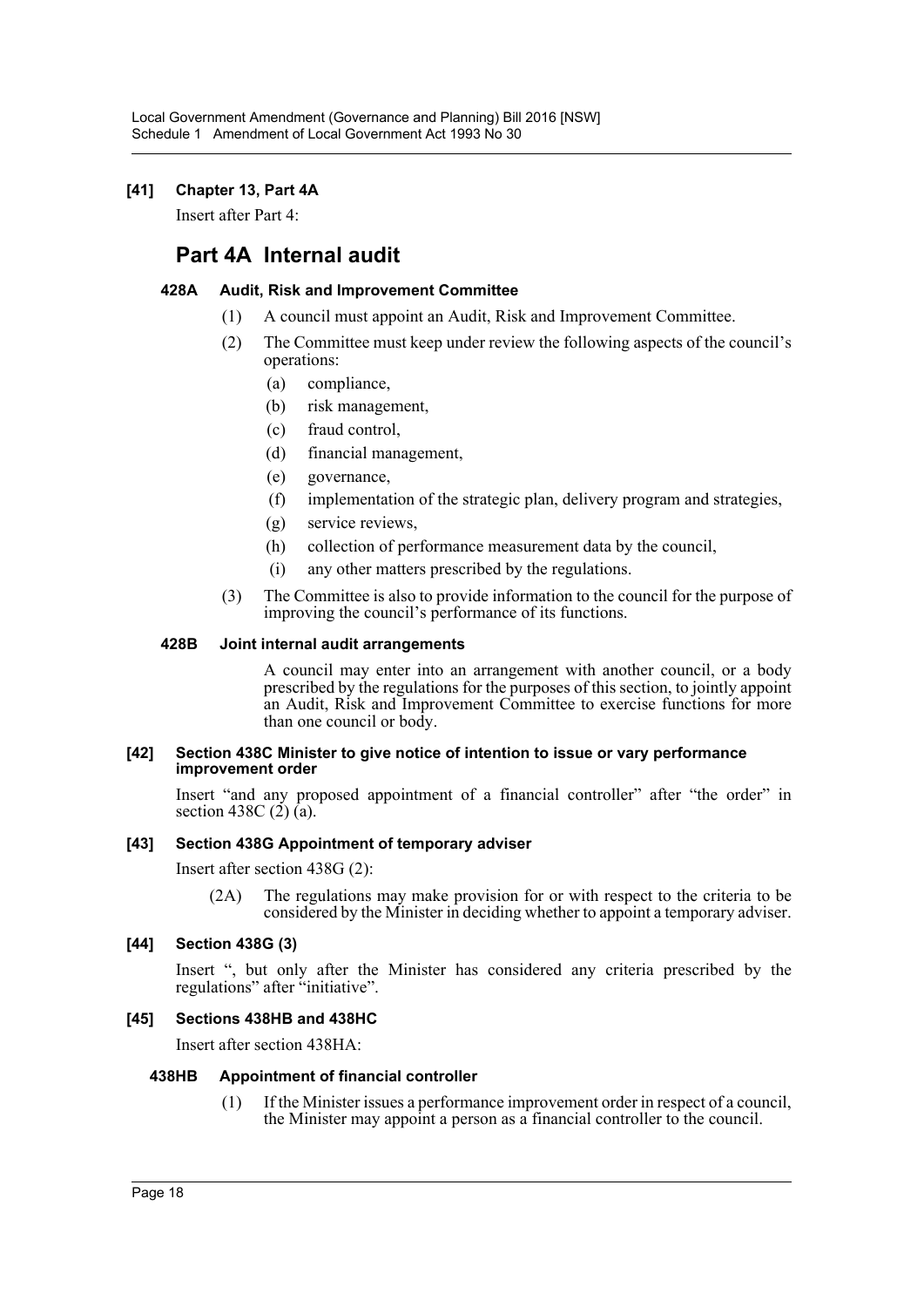- (2) A financial controller may be appointed in the performance improvement order or by subsequent order of the Minister served on the council.
- (3) The regulations may make provision for or with respect to the criteria to be considered by the Minister in deciding whether to appoint a financial controller.
- (4) If a financial controller is proposed to be appointed in a subsequent order and notice of the appointment was not given when notice of the performance improvement order was given, section 438C (other than section 438C (2)) applies to the proposed appointment as if it were a proposed performance improvement order.
- (5) A financial controller may be appointed on the recommendation of the council or on the Minister's own initiative, but only after the Minister has considered any criteria prescribed by the regulations.
- (6) The principal functions of a financial controller are as follows:
	- (a) to implement financial controls, and other functions relating to council finances, as specified by a performance improvement order or a subsequent order appointing the financial controller,
	- (b) any other related or ancillary functions specified in the order appointing the financial controller.
- (7) A financial controller is appointed for the term specified in the instrument by which he or she is appointed. The term must not exceed the period for compliance with the performance improvement order.
- (8) A financial controller must be paid a salary determined by the Minister from the council's funds.
- (9) The Minister may terminate a financial controller's appointment at any time.
- (10) A person may be appointed as both a financial controller and a temporary adviser.

## **438HC Operations of financial controller**

- (1) If a financial controller is appointed to a council, a payment may not be made from any funds of the council unless payment is authorised by the financial controller.
- (2) A financial controller may refuse to authorise a payment from the funds of the council if the financial controller reasonably believes that the payment:
	- (a) may cause the council to become insolvent, or
	- (b) is unlawful, or
	- (c) is related to activities not identified in the council's integrated planning and reporting framework, or
	- (d) is from grant moneys and is not for a purpose for which the grant was given.
- (3) If a financial controller is appointed to a council, the council, councillors and members of the staff of the council are required to co-operate with the financial controller and to provide any information or assistance the financial controller reasonably requires to exercise his or her functions.
- (4) In particular, the council is to give the financial controller an opportunity to review any proposed compliance report at least 14 days before it is given to the Minister and is to give the Minister a copy of the financial controller's comments (if any) on the compliance report.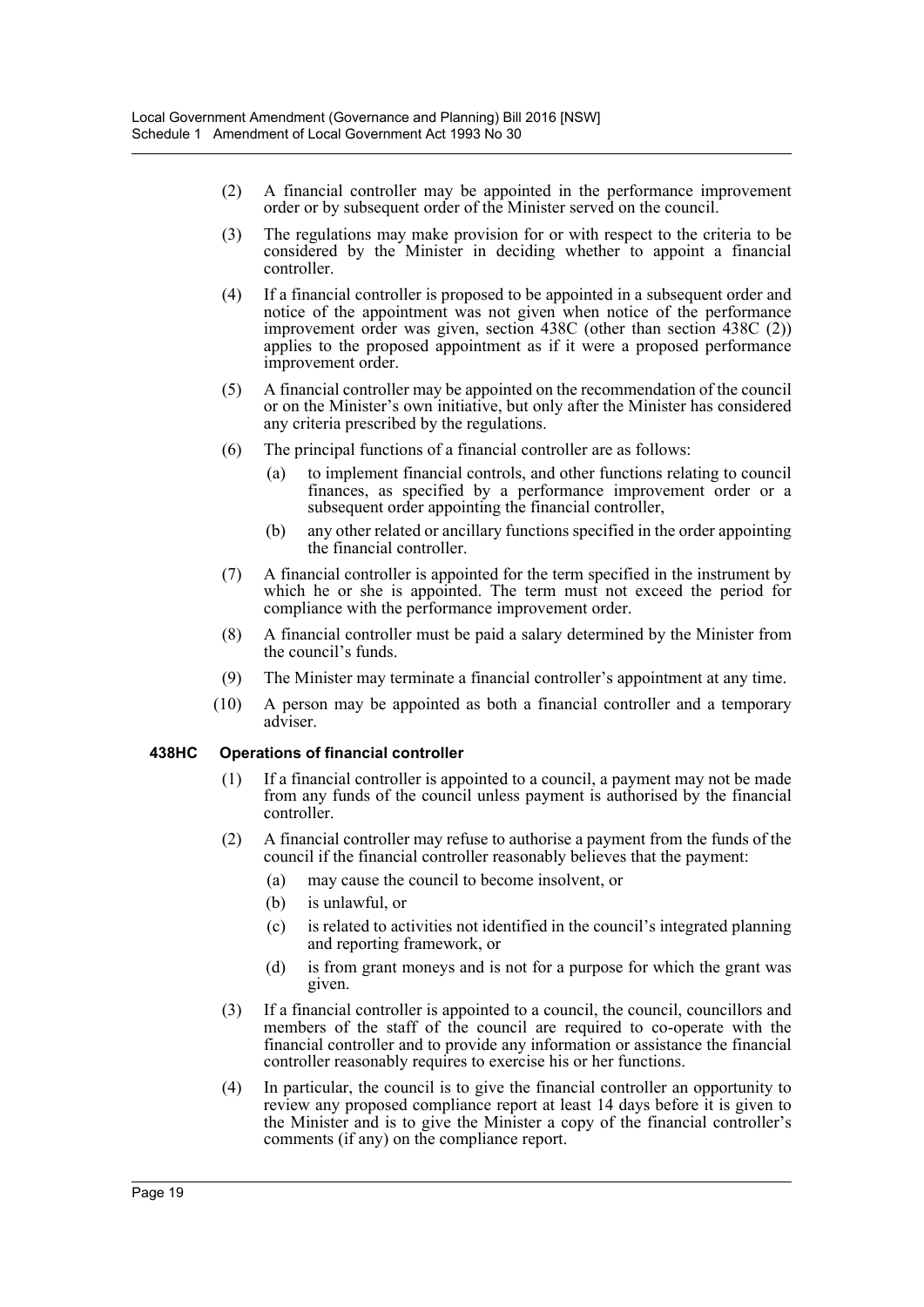- (5) A contravention of this section by a council is a failure to comply with a performance improvement order.
- (6) A financial controller is to report to the Minister on a council's compliance with a performance improvement order if the council fails to give the financial controller an opportunity to review a proposed compliance report in accordance with this section.

## **[46] Section 438M Appointment of interim administrator**

Insert "(including all the functions of a councillor and the mayor)" after "the council" where firstly occurring in section 438M (5).

## **[47] Section 438M (5A)**

Insert after section 438M (5):

(5A) If more than one interim administrator is appointed, one of the interim administrators is to be specified in the instrument of appointment as the person who is to exercise the functions of the mayor of the council.

## **[48] Section 438Y Appointment of interim administrator**

Insert "(including all the functions of a councillor and the mayor)" after "the council" where firstly occurring in section 438Y (5).

## **[49] Section 438Y (5A)**

Insert after section 438Y (5):

(5A) If more than one interim administrator is appointed, one of the interim administrators is to be specified in the instrument of appointment as the person who is to exercise the functions of the mayor of the council.

## **[50] Chapter 14**

Omit the introductory note to the Chapter.

## **[51] Section 439AA**

Insert before section 439:

## **439AA Interpretation**

## (1) **Definitions**

In this Chapter:

*code of conduct* means a code of conduct adopted under section 440.

*model code* means the model code of conduct prescribed by the regulations under this Part.

*pecuniary interest* means an interest that a person has in a matter because of a reasonable likelihood or expectation of appreciable financial gain or loss to the person.

*pecuniary interests duty* means an obligation imposed on a person by the provisions of a code of conduct that relate to the disclosure of pecuniary interests.

#### (2) **Other persons' pecuniary interests included as pecuniary interests**

For the purposes of this Chapter, a person has a pecuniary interest in a matter if the pecuniary interest is the interest of:

(a) the person, or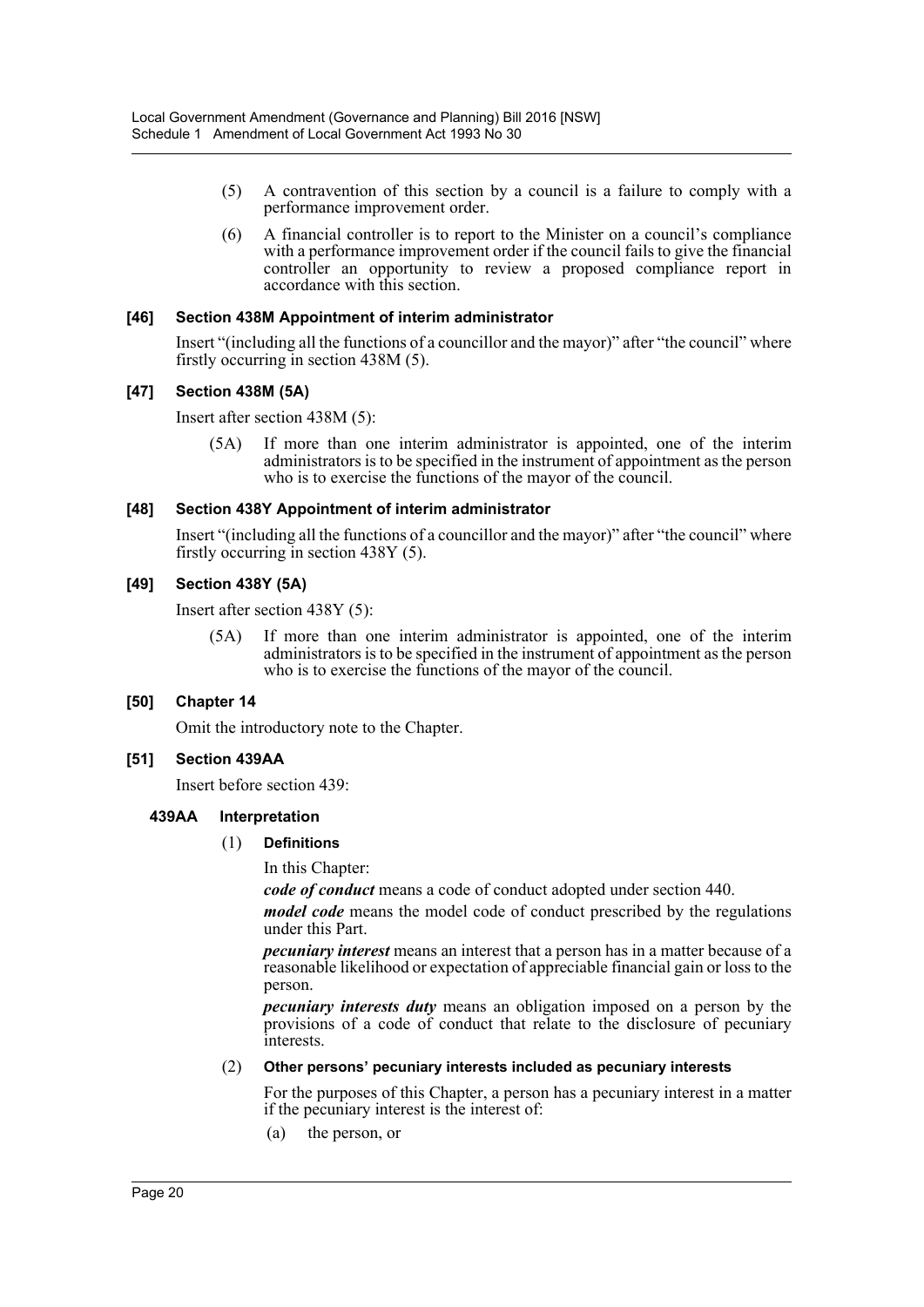- (b) the person's spouse or de facto partner or a relative of the person, or a partner or employer of the person, or
- (c) a company or other body of which the person, or a nominee, partner or employer of the person, is a shareholder or member.
- **Note.** "De facto partner" is defined in section 21C of the *Interpretation Act 1987*.
- (3) However, a person is not taken to have a pecuniary interest in a matter as referred to in subsection (2) (b) or (c):
	- (a) if the person is unaware of the relevant pecuniary interest of the spouse, de facto partner, relative, partner, employer or company or other body, or
	- (b) just because the person is a member of, or is employed by, a council or a statutory body or is employed by the Crown, or
	- (c) just because the person is a member of, or a delegate of a council to, a company or other body that has a pecuniary interest in the matter, so long as the person has no beneficial interest in any shares of the company or body.

## (4) **Other exclusions**

A person does not have a pecuniary interest in a matter if the interest is so remote or insignificant that it could not reasonably be regarded as likely to influence any decision the person might make in relation to the matter or if the interest is of a kind specified in a code of conduct as not being required to be disclosed.

#### **[52] Section 439 Conduct of councillors, staff, delegates and administrators**

Omit section 439 (2).

## **[53] Section 440 Codes of conduct**

Omit section 440 (2). Insert instead:

- (2) The regulations may provide that the provisions of the model code relating to the disclosure of pecuniary interests are also to apply to the following persons:
	- (a) a member of a committee of a council (including the Audit, Risk and Improvement Committee),
	- (b) an adviser to a council.

## **[54] Section 440 (8)**

Omit the subsection.

## **[55] Sections 440AAA and 440AAB**

Insert after section 440:

## **440AAA Content of model code**

- (1) A model code of conduct prescribed by the regulations under section 440 may relate to any conduct (whether by way of act or omission) of a person to whom the code applies in carrying out his or her functions that is likely to bring a council or holders of civic office into disrepute.
- (2) In particular, a model code may contain provisions for or with respect to the following conduct:
	- (a) conduct that contravenes all or specified provisions of this Act or the regulations in all or specified circumstances,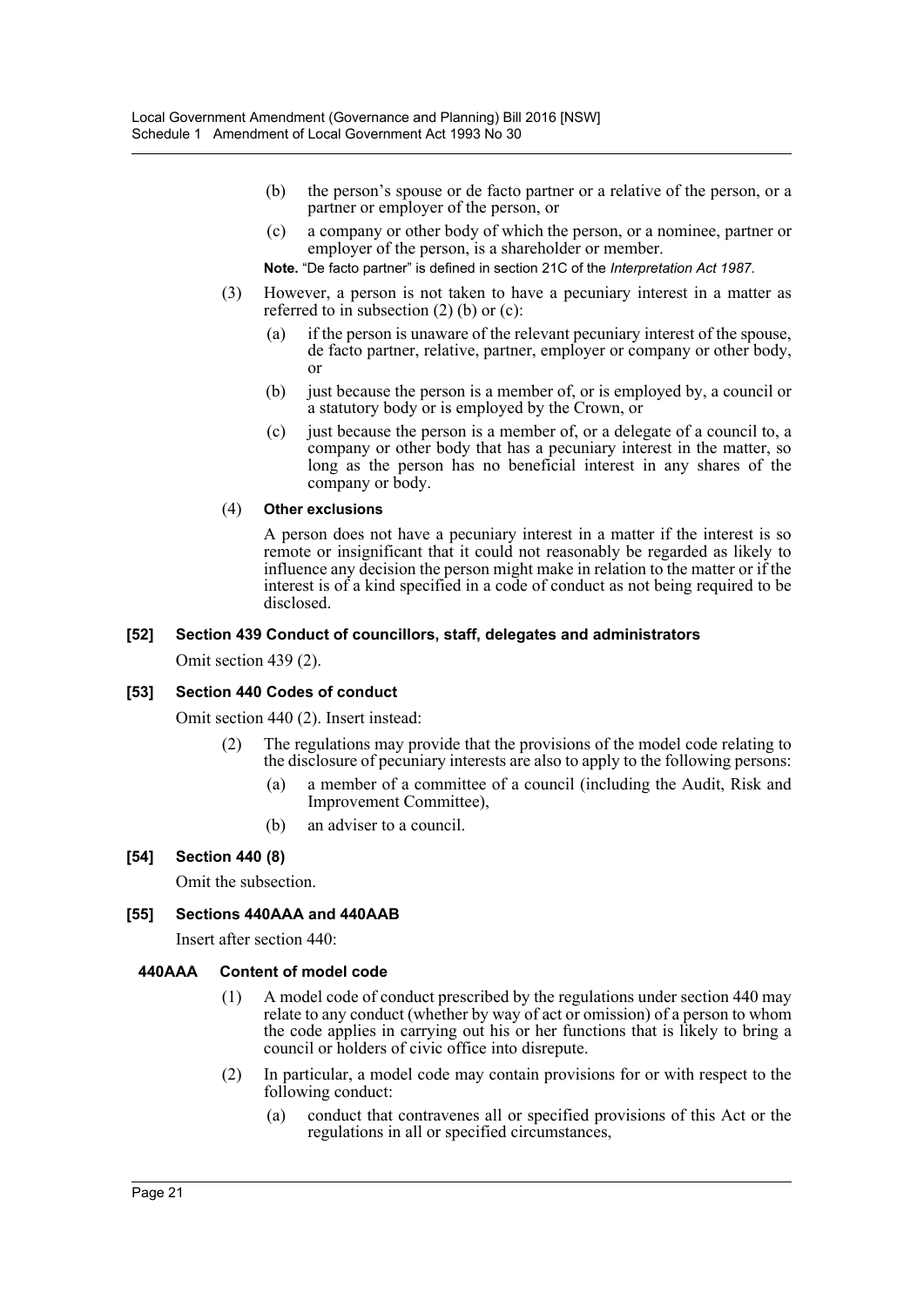- (b) conduct that is detrimental to the pursuit of the guiding principles and functions of a council,
- (c) improper or unethical conduct,
- (d) abuse of power and other misconduct,
- (e) action causing, comprising or involving any of the following:
	- (i) intimidation, harassment or verbal abuse,
	- (ii) discrimination, disadvantage or adverse treatment in relation to employment,
	- (iii) prejudice in the provision of a service to the community,
- (f) conduct of a councillor causing, comprising or involving any of the following:
	- (i) directing or influencing, or attempting to direct or influence, a member of the staff of the council or a delegate of the council in the exercise of the functions of the member or delegate,
	- (ii) an act of disorder committed by the councillor at a meeting of the council or a committee of the council,
- (g) disclosure of pecuniary interests.
- (3) The model code provisions relating to disclosure of pecuniary interests are to make provision for or with respect to the following:
	- (a) the manner and form of disclosures of pecuniary interests,
	- (b) the pecuniary interests that must, or that are not required to be, disclosed,
	- (c) returns listing pecuniary interests, the form of returns and lodging of returns,
	- (d) disclosures of pecuniary interests at council or committee meetings,
	- (e) presence and participation at council meetings by persons who have relevant pecuniary interests,
	- (f) conduct of meetings and other actions if a disclosure of a pecuniary interest is made,
	- (g) prohibiting disclosing, or including in a return, false or misleading information relating to pecuniary interests,
	- (h) records of disclosures of pecuniary interests.
- (4) Nothing in this section limits the matters that may be included in a model code of conduct.

## **440AAB Register and tabling of returns**

- (1) The general manager must keep a register of returns disclosing interests that are required to be lodged with the general manager under a code of conduct.
- (2) Returns required to be lodged with the general manager must be tabled at a meeting of the council, being the first meeting held after the last day specified by the code for lodgment, or if the code does not specify a day, as soon as practicable after the return is lodged.

## **[56] Section 440AA Administration of code of conduct**

Omit "referred to in section 440" from section 440AA (1).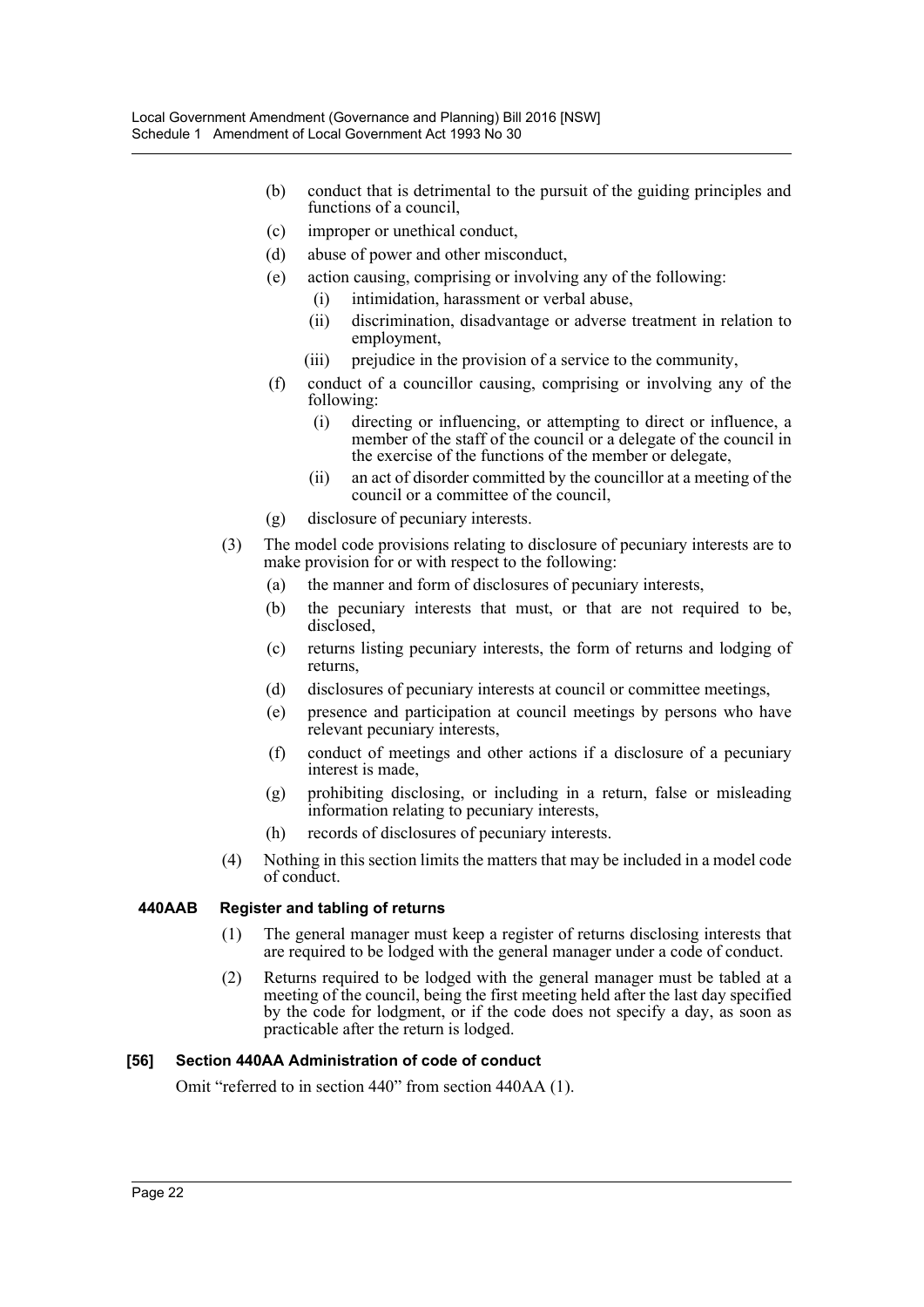## **[57] Section 440F Definitions**

Omit "In this Division" from section 440F (1). Insert instead "In this Chapter".

## **[58] Section 440F (1), definition of "misconduct"**

Omit "under section 440" from paragraph (b).

## **[59] Section 440F (2)**

Omit the subsection, including the note. Insert instead:

(2) For the purposes of determining whether a person has engaged in misconduct, the person does not breach a provision of a code of conduct that requires the disclosure of a pecuniary interest if the person did not know and could not reasonably be expected to have known that the matter under consideration at a meeting was a matter in which the person had a pecuniary interest.

**[60] Chapter 14, Part 2**

Omit the Part.

## **[61] Chapter 14, Part 3**

Omit the diagram at the beginning of the Part.

## **[62] Section 460 Complaints concerning failure to disclose pecuniary interests**

Omit "person has or may have contravened Part 2" from section 460 (1).

Insert instead "person (other than a councillor, former councillor, administrator or former administrator) has or may have contravened a pecuniary interests duty".

## **[63] Section 460 (2) (d)**

Omit the paragraph.

**[64] Section 460 (3)**

Omit " $(d)$ ".

## **[65] Section 464 Referral and investigation of complaints by other authorities**

Omit "Part 2" from section 464 (1).

Insert instead "pecuniary interests duties by a person (other than a councillor, former councillor, administrator or former administrator)".

## **[66] Section 467 Reports of investigation of complaints by authorities**

Omit "Part 2". Insert instead "a pecuniary interests duty".

## **[67] Chapter 14, Part 3, Division 2, heading**

Omit "**—pecuniary interests matters**".

Insert instead "**—pecuniary interests matters not involving councillors or administrators**".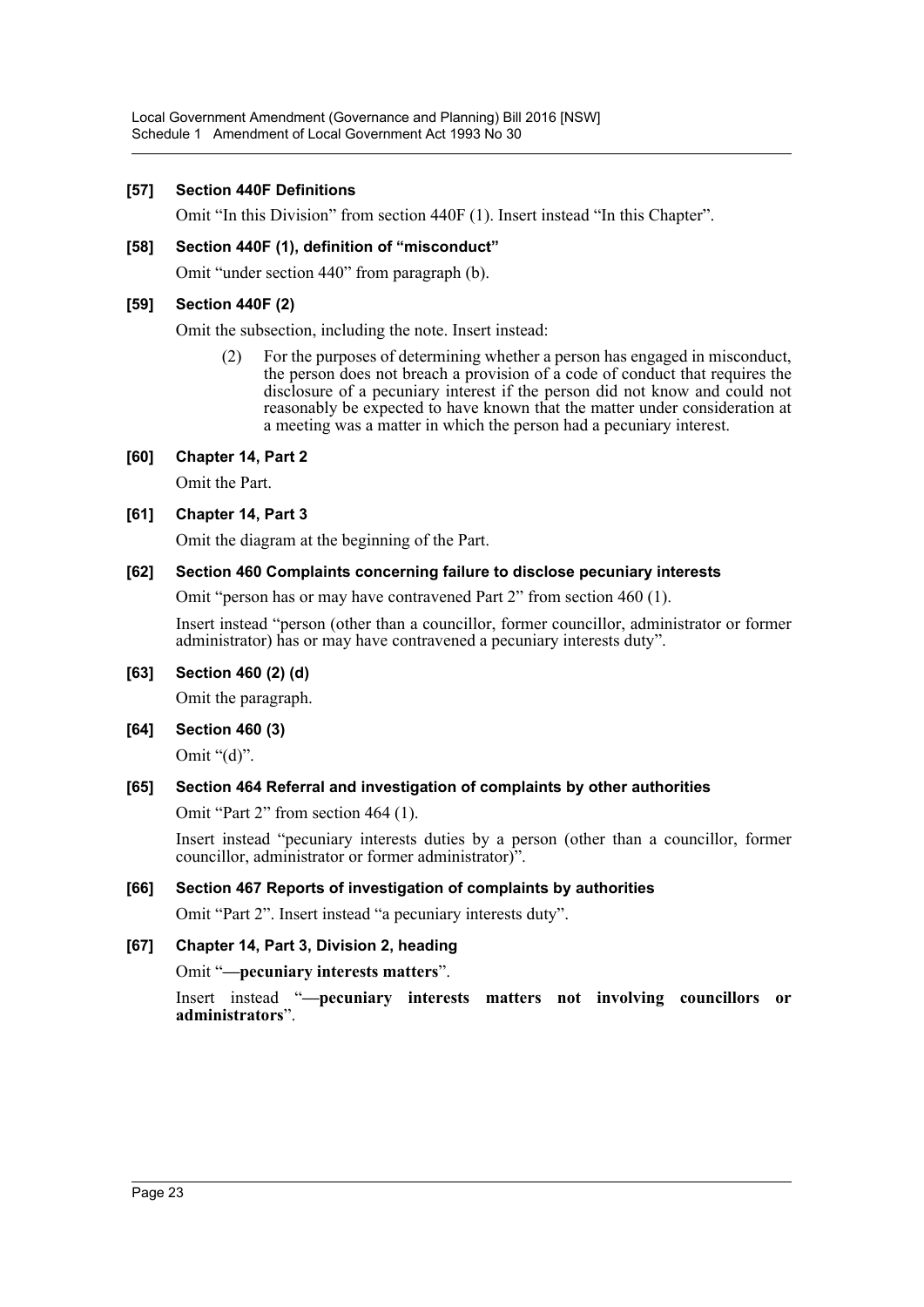#### **[68] Section 482 Decision of NCAT—pecuniary interests matters not involving councillors or administrators**

Omit section 482 (1). Insert instead:

This section applies to complaints relating to breaches of pecuniary interests duties by persons other than councillors, former councillors, administrators or former administrators.

## **[69] Section 482 (4A)**

Insert after section 482 (4):

- (4A) The Civil and Administrative Tribunal may, if it finds a complaint against a delegate of a council (other than the general manager of a council) is proved:
	- (a) counsel the delegate, or
	- (b) reprimand the delegate, or
	- (c) suspend the delegate from acting as a delegate for a period not exceeding 6 months, or
	- (d) disqualify the delegate from being a delegate of that council for a period not exceeding 5 years.

## **[70] Section 482 (6)**

Omit the subsection.

#### **[71] Section 486A Exclusive jurisdiction of NCAT over pecuniary interests contraventions (other than by councillors and administrators)**

Omit "Part 2 of this Chapter" wherever occurring.

Insert instead "a pecuniary interests duty by a person other than a councillor, a former councillor, an administrator or a former administrator".

## **[72] Section 490A Acts of disorder**

Omit "Schedule 6A" wherever occurring. Insert instead "the code of conduct".

**[73] Section 490C Supreme Court order for recovery of monetary benefits as a result of non-disclosure by councillors (as inserted by the Local Government and Elections Legislation Amendment (Integrity) Act 2016)**

Omit "Part 2 (Duties of disclosure)" from section 490C (1).

Insert instead "a pecuniary interests duty".

#### **[74] Section 490C (2) (as inserted by the Local Government and Elections Legislation Amendment (Integrity) Act 2016)**

Omit "Part 2". Insert instead "a pecuniary interests duty".

## **[75] Section 532 Publication of draft operational plan**

Omit "section 405" and "that section". Insert instead "the regulations".

## **[76] Chapter 15, Part 4, chart**

Omit the chart at the end of the Part.

## **[77] Section 610F Public notice of fees**

Omit "section 405" from section 610F (2). Insert instead "the regulations".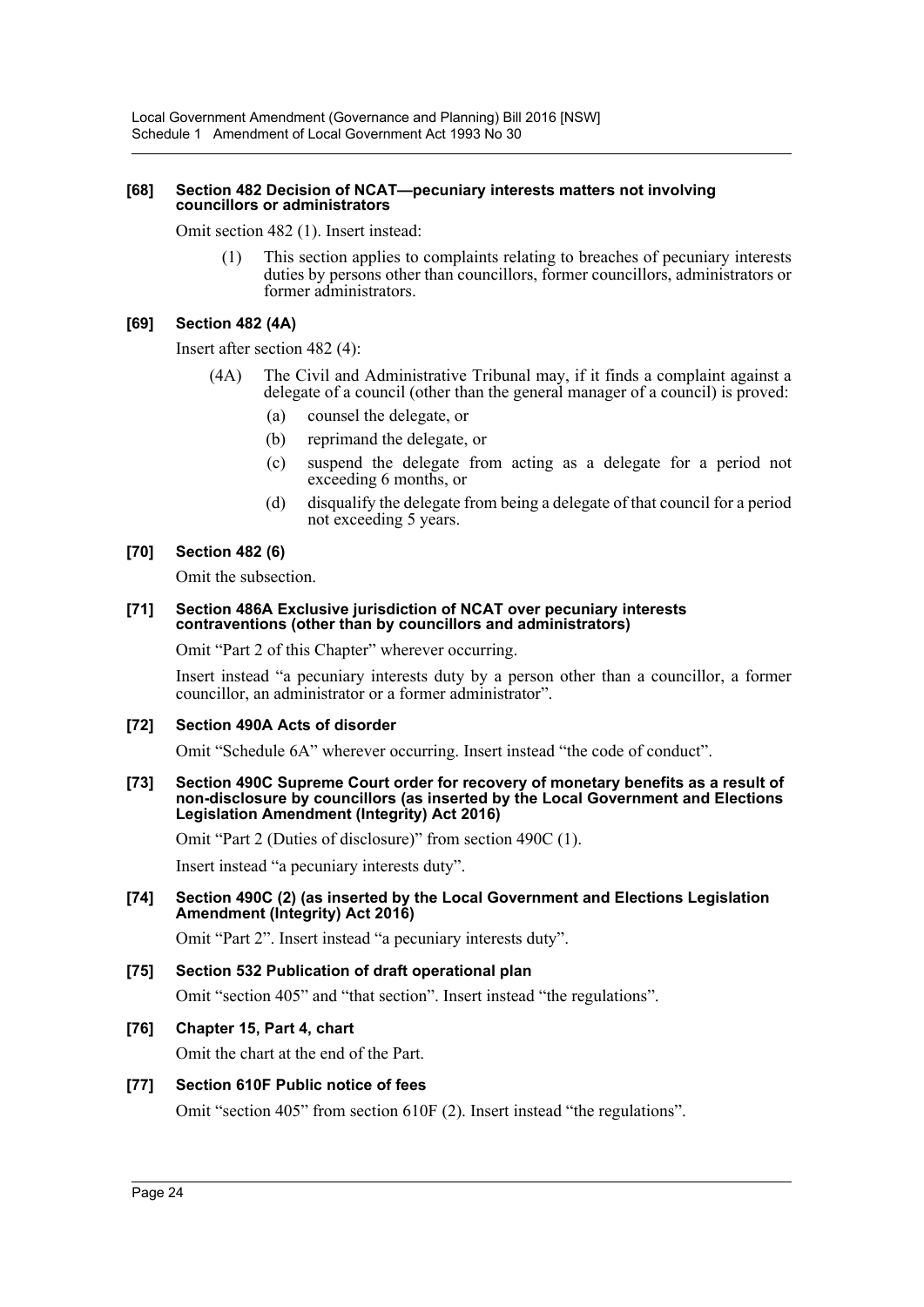## **[78] Section 673 Remedy or restraint of breaches of this Act—the Minister, the Departmental Chief Executive and councils**

Omit "Part 2 (Duties of disclosure) of" from section 673 (2).

Insert instead "a pecuniary interests duty imposed under".

## **[79] Section 674 Remedy or restraint of breaches of this Act—other persons** Omit section 674 (4) and the note to that subsection.

## **[80] Section 674A**

Insert after section 674:

## **674A Provisions of Act that do not give rise to or affect legal proceedings**

- (1) For the purposes of this section, the following are relevant provisions of this Act:
	- (a) a provision of (or that applies) Chapter 3,
	- (b) section 223,
	- (c) section 226,
	- (d) section 232,
	- (e) section 439,
	- (f) section 440.
- (2) The relevant provisions do not give rise to, and cannot be taken into account in, any civil cause of action and do not affect any rights or liabilities arising apart from the relevant provisions.
- (3) Without limiting subsection (2), a contravention of the relevant provisions is not a breach of this Act for which a remedy may be sought (whether under this Act or otherwise).

## **[81] Schedule 6 Regulations**

Insert after item 8:

**8A** Financial management and auditing

## **[82] Schedule 6, item 13A**

Insert after item 13:

**13A** Induction courses and other professional development for mayors and councillors

## **[83] Schedule 6, item 14**

Insert at the end of the examples:

Procedures for elections of mayors by councillors

## **[84] Schedule 6, item 18, examples**

Insert ", community engagement strategies" after "community strategic plans".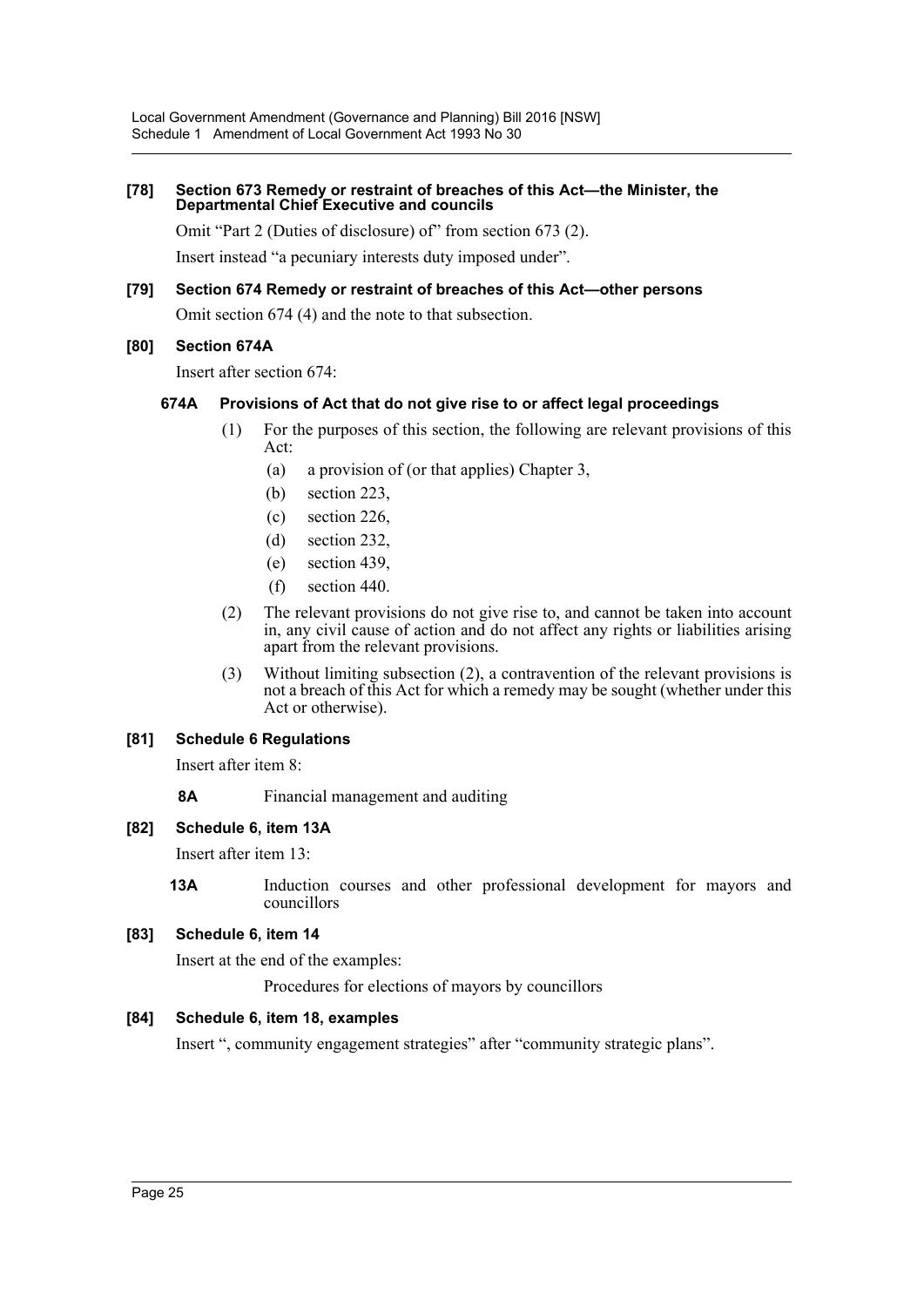Local Government Amendment (Governance and Planning) Bill 2016 [NSW] Schedule 1 Amendment of Local Government Act 1993 No 30

#### **[85] Schedule 6, item 18**

Insert after the first example:

Criteria for community strategic plans, community engagement strategies, resourcing strategies, delivery programs and operational plans

Consultation on community strategic plans, community engagement strategies, resourcing strategies, delivery programs and operational plans

Performance measurement and reporting framework for councils

#### **[86] Schedule 6, Item 19B**

Insert after item 19A:

**19B** Audit, Risk and Improvement Committees

## **[87] Schedule 6A Code of conduct**

Omit the Schedule.

#### **[88] Schedule 8 Savings, transitional and other provisions consequent on the enactment of other Acts**

Insert at the end of the Schedule, with appropriate Part and clause numbering:

## **Part Provisions consequent on enactment of Local Government Amendment (Governance and Planning) Act 2016**

#### **Definitions**

In this Part:

*amalgamation day* means the beginning of the day on which a new council was constituted.

*amending Act* means the *Local Government Amendment (Governance and Planning) Act 2016*.

*new council* means the council of an area constituted on or after 12 May 2016 and before the commencement of the amendments made to Part 3 of Chapter 13 by the amending Act.

#### **Periods for abolishing wards and changing councillor numbers or meeting times**

- (1) This clause applies to a council for which an ordinary election is held within 12 months after the commencement of section 224A (8) or 365A (as inserted by the amending Act).
- (2) A requirement in any of those provisions that a council do a thing not later than 12 months before the next ordinary election after the commencement of the provision is to be read as a requirement that the thing be done not later than 12 months before the second ordinary election of councillors after that commencement.

#### **Terms of existing mayors**

The amendment made by the amending Act to section 230 applies to a mayor elected following an election for a council that occurs after the commencement of that amendment.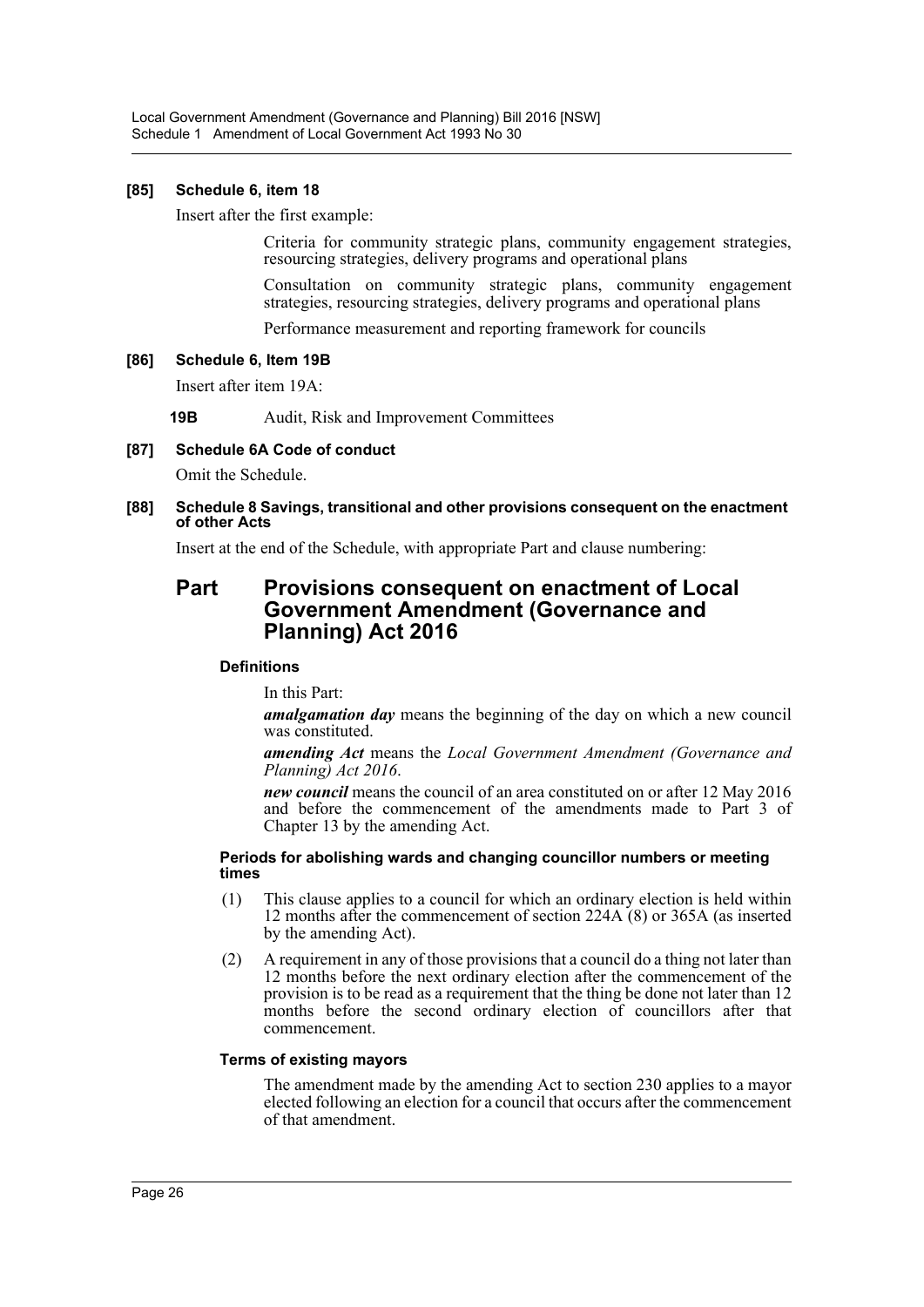#### **Model meeting codes**

- (1) A council is not required to adopt a code of meeting practice in accordance with section 360, as substituted by the amending  $\overrightarrow{Act}$ , until after the next ordinary election of councillors following that substitution.
- (2) If a code containing mandatory provisions is prescribed under that section before a council adopts a code of meeting practice in accordance with that section, any existing code of meeting practice of the council has no effect to the extent that it is inconsistent with any mandatory provision.

#### **Strategies and programs**

A council is not required to establish and implement a community engagement strategy in accordance with section 402A, as inserted by the amending Act, until 12 months after the next ordinary election of councillors following that amendment.

#### **Integrated planning and reporting guidelines**

The integrated planning and reporting guidelines, as in force under section 406 immediately before the substitution of that section by the amending Act, continue to apply for the purposes of the Act, pending the making of a regulation under the substituted section that establishes new guidelines.

#### **Existing auditing arrangements for councils other than new councils**

- (1) Part 3 of Chapter 13, as in force before its amendment by the amending Act, continues to apply to a council in respect of any financial year commencing before 1 July  $2016$ .
- (2) The Part, as so amended, applies in respect of any financial year commencing on or after 1 July 2016.
- (3) Subclause (2) does not prevent a council from entering into an arrangement with the Auditor-General to carry out auditing functions for the council for a previous financial year.
- (4) On the commencement of Division 3 of Part 3 of Chapter 13, as substituted by the amending Act, or 31 December 2016, whichever occurs later:
	- (a) the appointment of a council auditor (other than the Auditor-General or a person appointed by the Auditor-General) ceases to have effect, and
	- (b) any agreement between a council and any such person to provide auditing services to a council ceases to have effect whether or not it relates to a period after 30 June 2016.
- (5) The regulations may modify the provisions made by this clause.
- (6) Section 674A, as inserted by the amending Act, applies in relation to this clause as if this clause were a relevant provision.
- (7) A council must, on or before 31 December 2016, notify the Auditor-General in writing of any council entities of the council (within the meaning of section  $415$ , as amended by the amending Act) as at 1 July 2016.
- (8) This clause does not apply to a new council.

#### **Existing auditing arrangements for new councils**

(1) Part 3 of Chapter 13, as in force before its amendment by the amending Act, continues to apply to a new council in respect of the period before the day after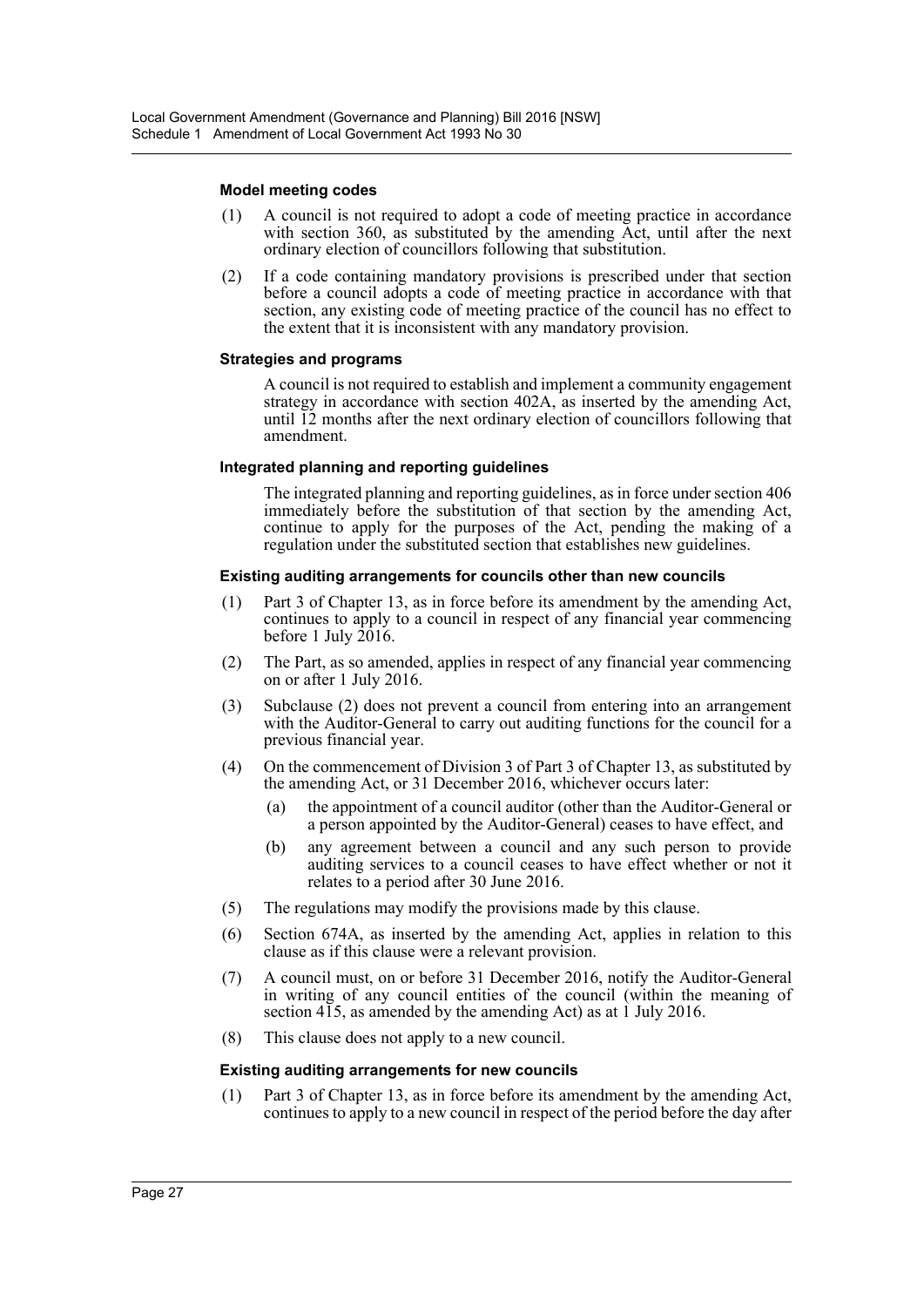the amalgamation day, subject to any provisions of the proclamation constituting the council's area.

- (2) The Part, as so amended, applies to a new council in respect of any period beginning on the day after the day on which the new council was constituted, except as provided by this Part.
- (3) On the commencement of Division 3 of Part 3 of Chapter 13, as substituted by the amending Act:
	- (a) any agreement between a new council and any person appointed by a new council to provide auditing services to the council (an *existing auditor*) ceases to have effect insofar as it relates to any period after the day on which the new council was constituted, and
	- (b) the existing auditor is, if the existing auditor agrees, to be taken to be a person appointed by the Auditor-General to carry out auditing functions for the council for the period ending on 30 June 2017. The terms of the appointment are to be agreed in writing between the Auditor-General and the person.
- (4) Nothing in this clause prevents the Auditor-General from being able to revoke an appointment made under subclause (3).
- (5) The regulations may modify the provisions made by this clause.
- (6) Section 674A, as inserted by the amending Act, applies in relation to this clause as if this clause were a relevant provision.
- (7) A new council must, on or before 31 December 2016, notify the Auditor-General in writing of any council entities of the council (within the meaning of section 415, as amended by the amending Act) as at 1 July 2016.
- (8) This clause has effect despite any provisions of the proclamation under which a new council is constituted.

## **Annual sector-wide reports**

The first report by the Auditor-General under section 421C, as inserted by the amending Act, is not required to be provided before 31 March 2018.

## **Audit, Risk and Improvement Committees**

A council is not required to establish an Audit, Risk and Improvement Committee in accordance with Part 4A of Chapter 13, as inserted by the amending Act, until 6 months after the next ordinary election of councillors following the commencement of that Part.

## **Disclosure of pecuniary interests provisions**

- (1) The following provisions of this Act and the regulations (as in force immediately before the repeal of Part 2 of Chapter 14 by the amending Act) are taken to be included in the model code (as in force immediately before the repeal) and in any adopted code incorporating the provisions of that code (whether made before or after that repeal):
	- (a) sections  $444-447$ ,  $448$  (other than section  $448$  (g)),  $449$ ,  $451-456$ and 459,
	- (b) regulations made under, or for the purposes of, that Part.
- (2) The provisions so included apply with any necessary modifications.
- (3) The regulations may modify or exclude any of the provisions taken to be included in a code for the purposes of this clause.